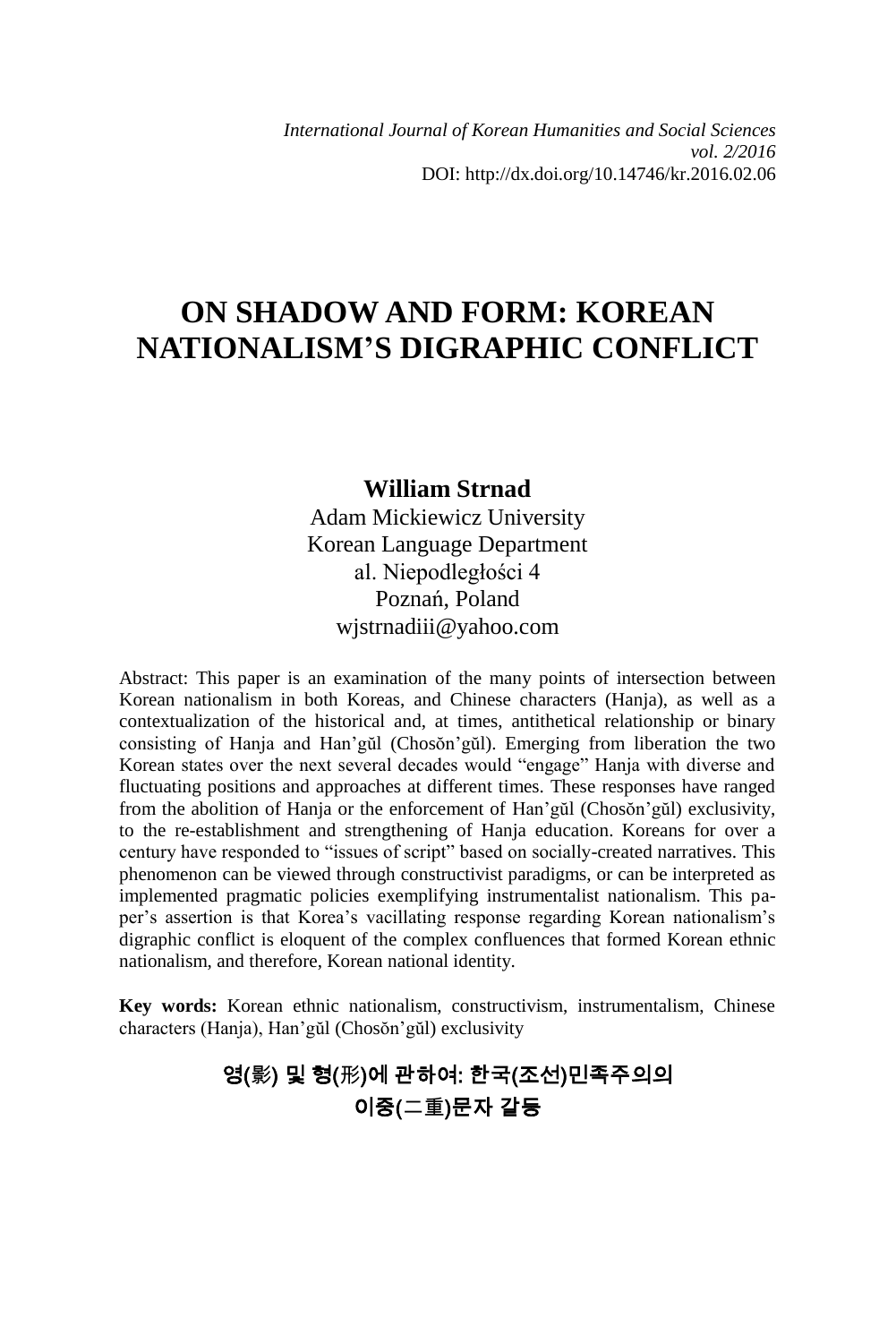개요: 본 논문은 남북한의 민족주의와 한자 사이의 많은 교차점을 분석하는 것뿐만 아니라, 한자와 한글(조선글) 간의 역사적 때때로는 상반되는 관계 및 이중성을 맥락화하는 것이다. 해방 후 수십 년 동안 남북한의 한자에 대한 입장과 정책은 다양하게 변화해 왔고, 그것은 한자폐지 혹은 한글(조선글)전용의 강제로 시작하여 한자교육의 재건이나 강화 등으로 나타났다. 한 세기 이상에 걸쳐 한국(조선)인들은 "문자의 문제"에 대해 사회적으로 이루어진 내러티브에 입각하여 반응했다. 이 현상은 구성주의 패러다임을 통해 볼 수 있으며, 또는 도구적 민족주의를 증명하는 실용 정책의 구현이라 해석될 수도 있다. 본 논문은 한국(조선) 민족주의의 이중(二重)문자 갈등에 관한 변동적 반응이 한국(조선)의 민족주의 즉, 한국(조선)의 정체성을 형성해 가는 복잡한 합류점임을 밝힌다.

주요단어: 남북한의 민족주의,구성주의, 도구주의, 한자, 한글(조선글)전용

#### **W CIENIU I FORMIE: KONFLIKT DWUZNAKÓW W KOREAŃSKIM NACJONALIZMIE**

Abstrakt: Niniejszy artykuł stanowi wieloaspektowy przegląd "punktów stycznych" między koreańskim nacjonalizmem w obu Koreach a chińskimi znakami (Hanja). W tym aspekcie ukazuje również kontekstualizację historyczną, wystepujący niekiedy przeciwstawny wiązek czy istniejącą "podwójność", która składa się z Hanja i Han'gŭl (Chosŏn'gŭl). W powstałych po wyzwoleniu dwóch państwach koreańskich w ciągu kolejnych kilku dekad znaki chińskie były nadal stosowane różnorodnie w różnym czasie. Zastanawiano się nad zniesieniem (likwidacją) Hanja i wprowadzeniem wyłącznie pisma koreańskiego, jak i nad przywróceniem i umocnieniem edukacji Hanja. Koreańczycy od ponad wieku odnoszą się do "kwestii pisma" w oparciu o społecznie tworzone narracje. Zjawisko to może być rozważane (analizowane) przez paradygmaty konstruktywistyczne lub może być postrzegane (tłumaczone) jako wprowadzenie pragmatycznych zasad ukazujących instrumentalny nacjonalizm. W kontekście koreańskiego nacjonalizmu pokazano konflikt dotyczący stosowania w Koreach dwuznaku (podwójności pisma: Hanja i Han'gŭl (Chosŏn'gŭl), co powiązane jest z kształtowaniem się koreańskiego nacjonalizmu etnicznego, a zatem i koreańskej tożsamości narodowej.

**Słowa kluczowe:** Koreański nacjonalizm etniczny, konstruktywizm, instrumentalizm, znaki chińskie (Hanja), pismo koreańskie Han'gŭl (Chosŏn'gŭl)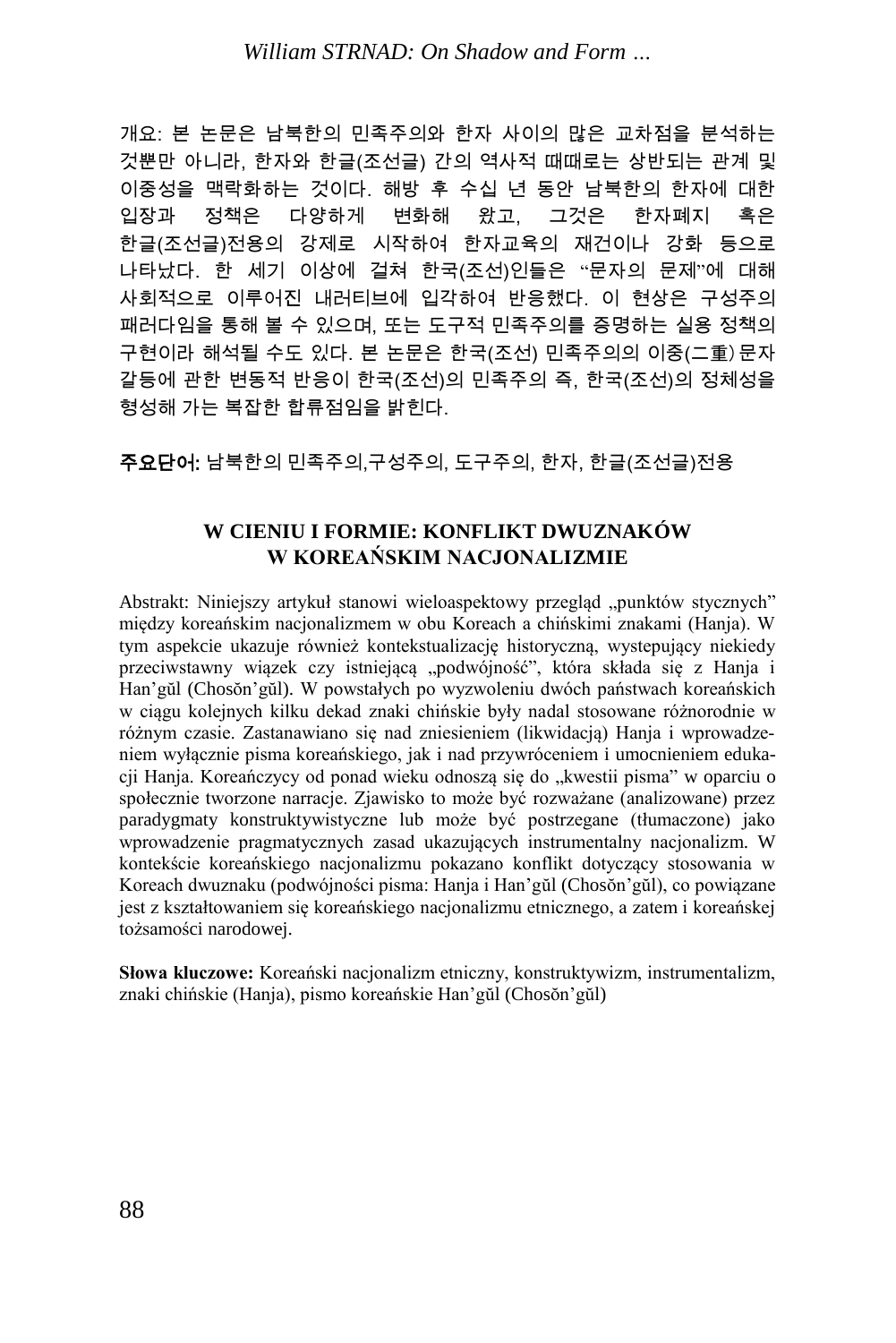### 1. Nation, National Identity and Nationalism

A nation and its national identity, and therefore, its nationalism, are "historically contingent, context-driven, and defined and redefined in negotiation and transaction". (Jenkins 1997: 143) Korean nationalism, essentially a form of ethnic nationalism, remains a key organizing principle of Korean society, both North and South. Korean nationalism, depending on context, has been described as exhibiting the following characteristics: anti-imperialism, post-colonialism, anticommunism, diaspora nationalism, and state nationalism. Shin Gi-Wook rejects extreme notions of primordialism related to Korean ethnic nationalism, and has observed that the concept of a modern construction of Korean nationalism is similar to that of other nations emerging during the late nineteenth and early twentieth centuries. Shin's caveat, however, is that Korean nationalism was embedded in a particular social reality and history, the essence "without which, Korean nationalism cannot be conceptualized". (Shin 2006: 8-10)

In this paper, the author agrees with the premise that Korean nationalism is essentially ethnic and that this ascribes a shared identity. However, beyond that assumption the constructivist and instrumentalist approaches related to nationalism and political behavior overlap and can serve to refine inquiries into the policies and programs of both Koreas pertaining to issues related to scripts.

Constructivism is a theory that political behavior of state actors can be understood as largely socially constructed. Scholarly arguments are as follows: (1) cultural elements, mainly norms, shape the national interests and state policies; or both (2) cultural or institutional elements of states' global or domestic environments, mainly norms, shape state identity; (3) variations in state identity, or changes in state identity, affect the national interests, policies of states, or both; (4) configurations of state identity affect interstate normative structures, such as regimes or institutions; and  $(5)$  state policies both reproduce and reconstruct cultural and institutional structure. (Jepperson et al. 1996: 52-53) Alexander Wendt (1992: 398) writes that "identities are the basis of interests", and "actors define their interests on the process of defining situations". National identity defines "the group that the state is supposed to serve and protect", and therefore, defining a na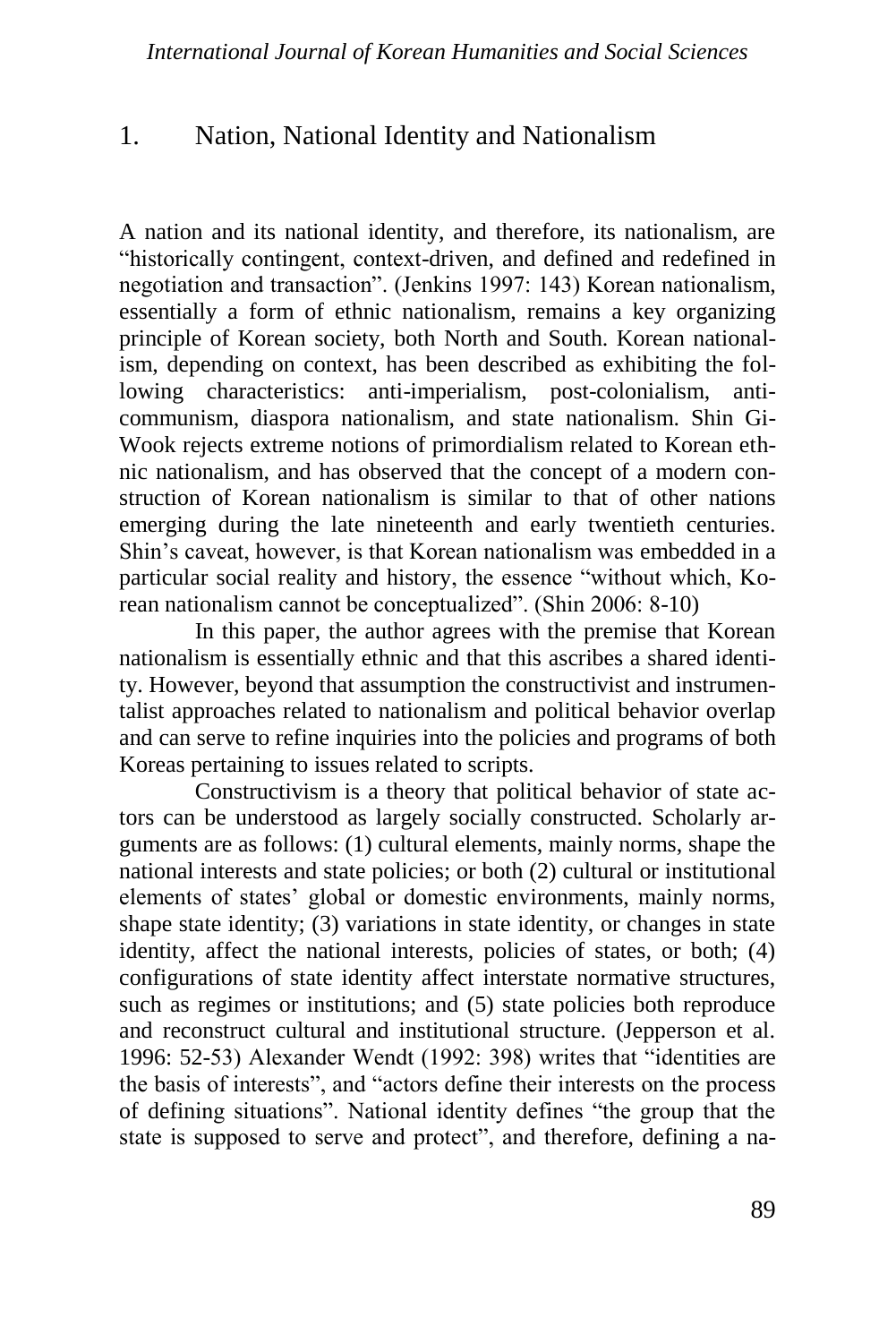tional identity is associated with national objectives that the state is expected to champion. (Horowitz et al. 2007: 3-4) This suggests that national identity provides a "cognitive framework for shaping its interests, preferences, [and] worldview." (S. S. Kim 2004: 41-42)

Identity is the most fundamental concept that constructivists use, and is constituted in relation to difference. The process of acquiring a specific identity is termed "identification", and it proceeds at the same time with the process of differentiation. William Bloom (1993: 51-52) describes identification as a mechanism for internalizing attitudes, mores and behavior, which in turn, can evoke a shared group identification through meaningful and real experiences. Identification can be made only if the situation or environment is positive and beneficial to an individual or a group. Popular support for any identification comes only if the identification provides a meaningful interpretation of an experienced reality.

Bloom's observations are a logical transition in considering instrumentalism as it pertains to the topic of this paper. Instrumentalism, related to the actions of state actors, is defined as a group or nation's use of identity as a means of mobilization and as a tool of to achieve their interests. Inherent in this general description is an emphasis on analysis of material interests (economic, defense and security), interests that ultimately correlate with political motivation and consequentialist ethical reasoning. Ernst B. Haas, while recognizing the socially constructed nature of modern nationalism, assumes "the dominance of instrumental motives among actors", further elaborating that state actors "choose to act as nationalists for instrumental reasons". (Haas 1997: 34) Language is a cornerstone of identity in the context of modern nationalism. Eric Hobsbawm's conclusion (Hobsbawm 1996: 1078) is that language has the potential for "political self-assertion". This seems to support the logic of a reverseengineered intuitive explanation that political self-assertion can enlist language in the achievement of political goals.

2. Modern Korean Nationalism and the Politics of Language (prior to 1945)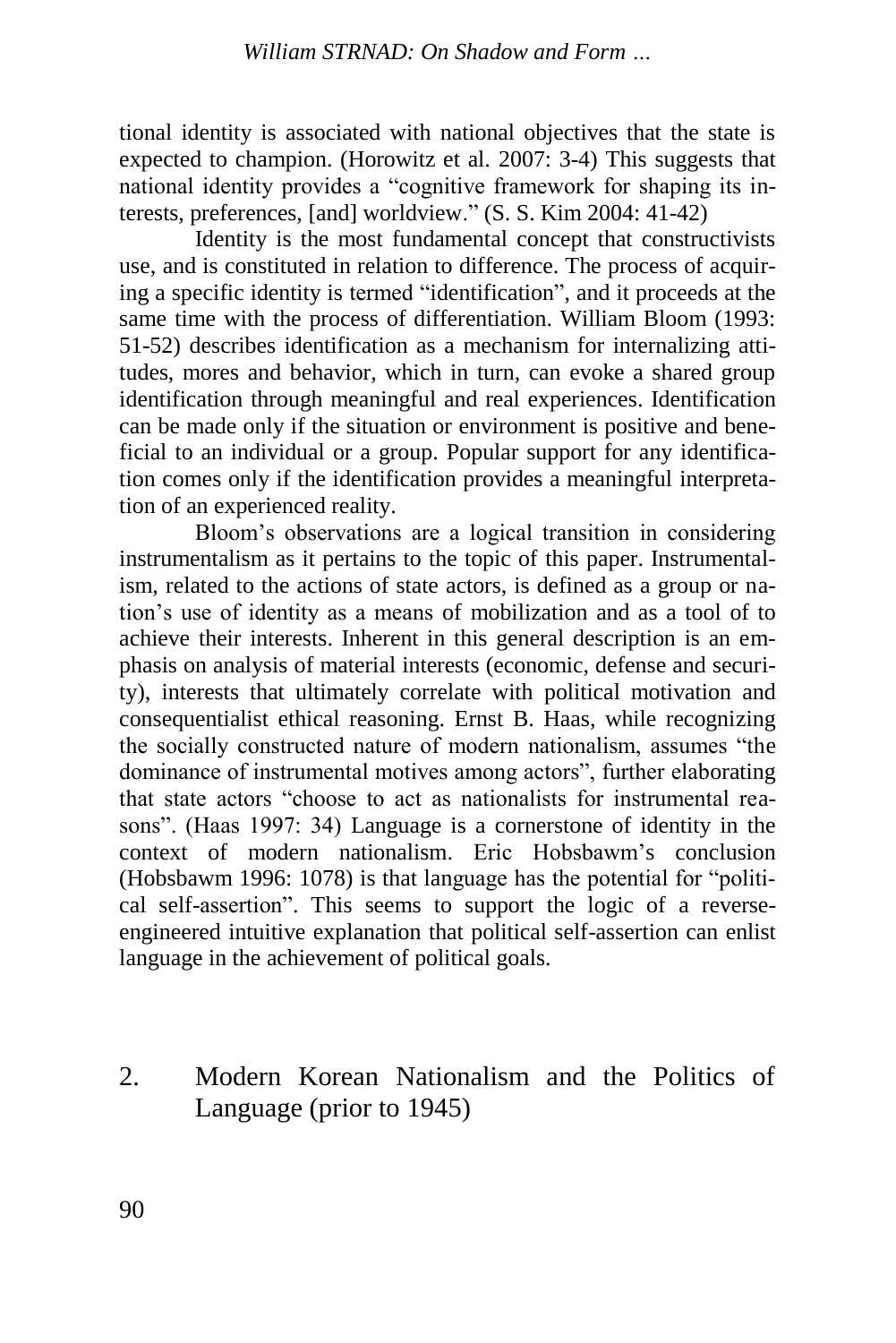It is essential to underscore the historical relationship between Hanja and Han'gŭl exclusivity (*Han'gŭl chŏnyong*) as it is referred to in the South, or Chosŏn'gŭl exclusivity (*Chosŏn'gŭl chŏnyong*), as is expressed in the North, at least within the parameters of this article. Modern Korean nationalism begins to form in the late nineteenth century as a reaction against the foreign incursions into the country. The Tonghak Peasant's Uprising of the 1890s, which precipitated the First Sino-Japanese War, was a conservative uprising against local scholarofficial abuses. There were, however, powerful anti-foreign elements in Tonghak rhetoric, stemming, in part, from the Japanese mercantile penetration of the Korean economy of the late nineteenth century. The Kabo Reforms (1984-1896) officially brought to an end the civil service examination system predicated upon mastery of Hanja and classical Chinese texts. Han'gŭl was touted as the new official script. (Eckert et al. 1990: 225)

Michael E. Robinson has described the publication of *The Independent* (1896-1899), and its use of Han'gŭl, as "a deliberate statement of cultural unity and linguistic identity." (Robinson 2007: 24) Chu Si-gyŏng, a language scholar and minister of education during the Empire of Korea period, first advocated the eradication of Chinese characters and the installment of Han'gŭl as the exclusive orthography for Korean daily newspapers in 1897. Chu and other Korean language purists based their promotion of a Han'gŭl-only policy on a belief in the superiority of the native Korean language and script over foreign languages and scripts (Janasiak 2012: 223; Park 1989: 118-119, cited in Lovmo 1999) the rhetoric of which is still occasionally used in both Koreas. Chu wrote that ending the use of Hanja and perfecting the use of Han'gŭl was the principle means for "ending the habit of aristocratic cultural slavery to Chinese culture". (Robinson 2007: 34)

With Korea's independence from Chinese political hegemony at the turn of the century, the Han'gŭl-only movement grew with the formation of modern Korean nationalism, constituting a linguistic nationalism (in the case of Korea, Han'gŭl or Chosŏn'gŭl nationalism). (Song 1994: 206) By 1900, the use of classical Chinese as a written form of official communication was popularly seen as not being modern and a symptom of cultural dependence, reflected by the then growing use of the term *sadaejuŭi* ("serving the great") (Robinson 1988: 34), referring to what had been Korea's relationship with China. In 1907, Chu Si-gyŏng published "Essay on Korean Language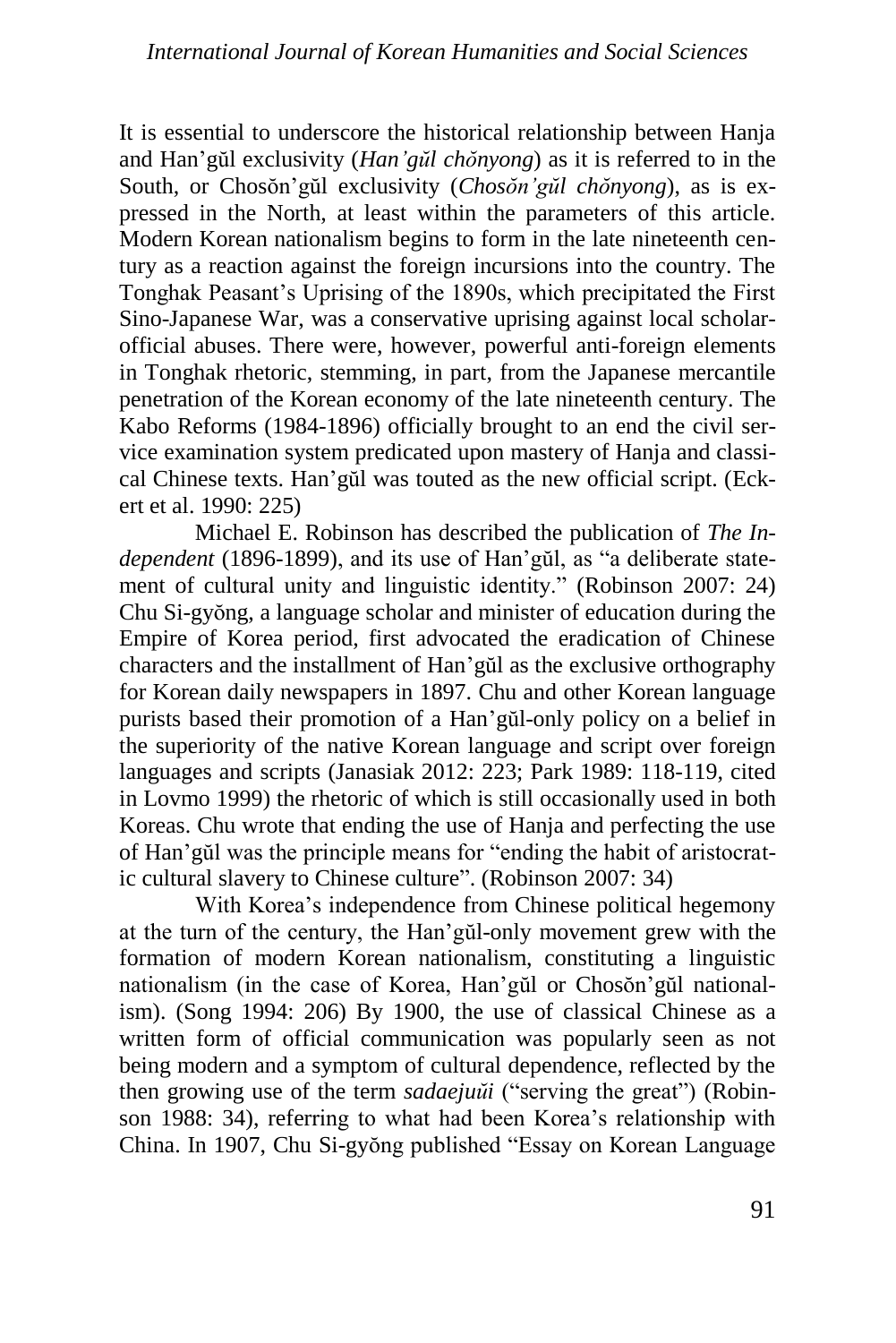and Letters" in which he lamented the failure to widely use Han'gŭl to "transform the thoughts and broaden the knowledge of the entire population". For Chu and many other Korean scholars in the early twentieth century, the use of Han'gŭl was synonymous with creating a new and truer identity as a nation; a corollary was that Hanja was an obstacle to the achievement of that identity. (Shin 2006: 37)

The Japanese colonial period (1910-1945) was awash with attempts to impose rigid political, social and cultural controls over the Korean population. After the widespread protests and social unrest of the March First Movement of 1919, the Japanese government instituted a "cultural policy" (*bunka seiji*), which allowed for a reopening of the public sphere in colonial Korea. (Eckert et al. 1990: 278; Robinson 2007: 66) In 1921, Korean language scholars formed the Korean Language Research Society (*Chosŏn'ŏ yŏn'guhoe*, later the Korean Language Society, or the *Hangŭl hakhoe*), which led the movement to purify the Korean language, including championing Han'gŭl exclusivity. The Korean language movement was a prominent nationalist project that attempting to maintain Korean cultural identity in the face of colonial racism. The movement prospered during the 1920s and 1930s and was associated with linguistic and literary research and publications, as well as mass literacy movements (in Han'gŭl) supported by the Japanese colonial administration to increase the literacy of the Korean population (Robinson 2007: 65-67) until 1934.

After the implementation of the cultural assimilation policies of Japan in the mid-1930s, which attempted to extirpate Koreans of their national identity, the activities of the Korean language movement continued, despite the allegedly "provocative" nature of their work, such as the publication of Han'gŭl materials. Numerous members of the Korean Language Research Society were jailed in 1942, where many of them died. (King 2007: 209-210; Song 2001: 132; Robinson 2007: 67) At one trial, Korean language scholars were charged with the crime of "working to ensure the future independence of Korea by reviving the national spirit (*kukhon*) and fostering national strength through a cultural movement". (H. S. Lee 1973: 41, cited in Robinson 2007: 68) According to Mark Peattie, one of the central assumptions of Japanese racism and assimilation pertaining to the Korean colony was the "same script, same race" (*dōbun dōshu*) paradigm that hearkened back to late nineteenth century Pan-Asian ideology of racial and cultural affinities of nations in the Sino-centric sphere juxtaposed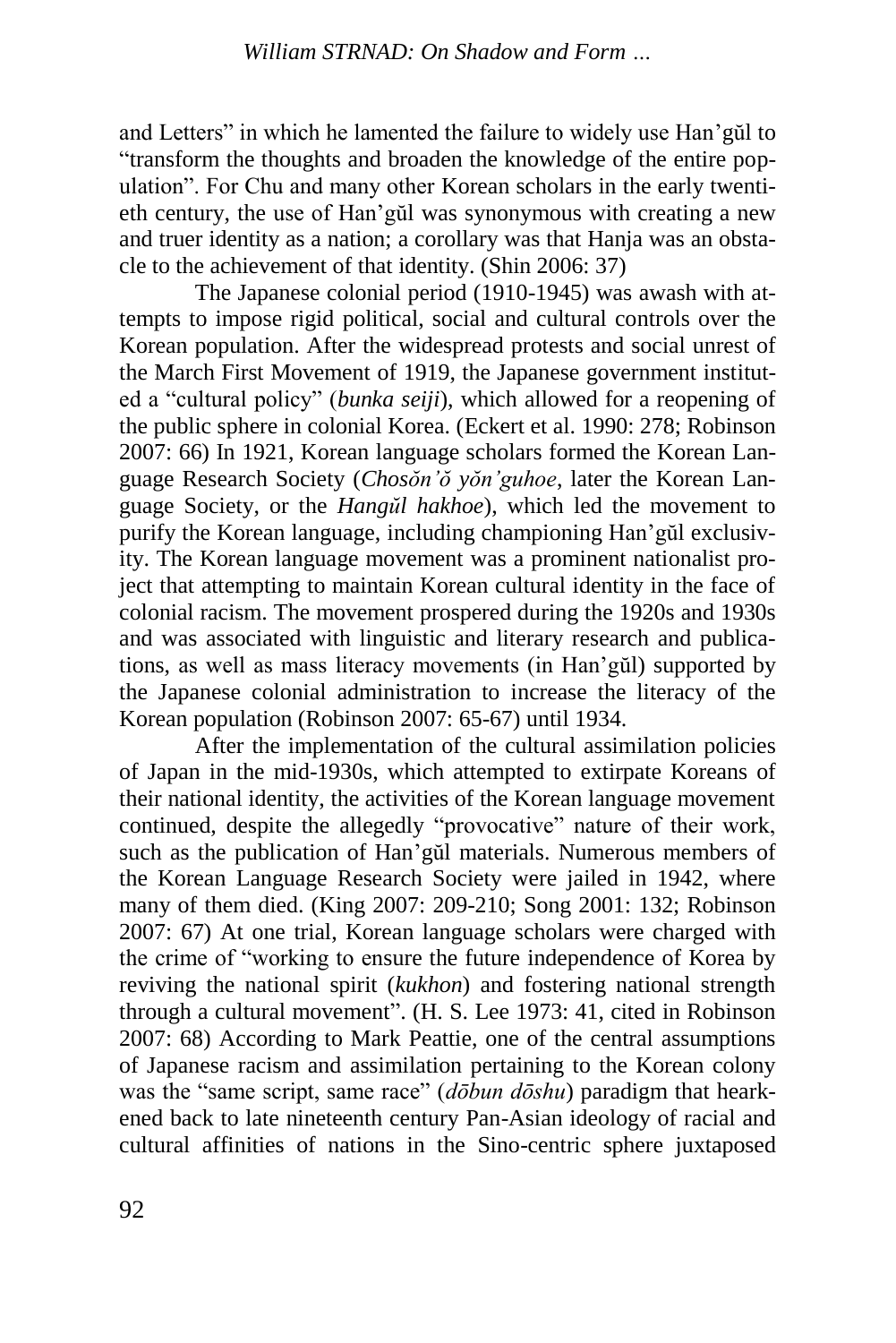against Western nations. (Peattie 1984, cited in Shin 2006: 42) The assimilation policies of the Japanese occupiers promoted Korean nationalism to be characterized by a distinctively Korean-centered view of East Asia. (Shin 2006: 42)

Shin Gi-Wook (2006: 116-119) has described the emergence of modern Korean nationalism as consisting of two periods with different narratives. Shin argues that in the period of the 1890s to the years prior to the start of Japanese occupation in 1910, Korean nationalism was predicated upon the universalist values of modernization, in national response to the collapse of the Sino-centric world and the increasing influence of foreign powers; in the second period, emerging toward the end of the first decade of the twentieth century, Korean nationalist's central narrative was dominated by particularism in the form of ethnicization of Korean nationalism as Japan strengthened its domination of Korea. (Shin 2006: 39-40; Haarmann 1993: 154-157)

The foundational components of modern Korean nationalism are relevant to the formation of narratives concerning an often oppositional relationship between Hanja and Han'gŭl: Han'gŭl was symbolic of both modernity and/or the essence of "true" Korean identity, whereas Hanja became associated with the contradictions of premodern Korea: political incapacity and foreign domination by China, and a rich heritage of scholarly brilliance. The historical Hanja-Han'gŭl binary came to be defined along divides within Korean identity itself, and has continued to recapitulate for over a century.

# 3. Script Binary in the Two Koreas

# 3.1 North Korea

The character of the five years after liberation in the northern part of the Korean peninsula has been described by Charles K. Armstrong as "revolutionary". (Armstrong 2003: 241) Contributing to the profound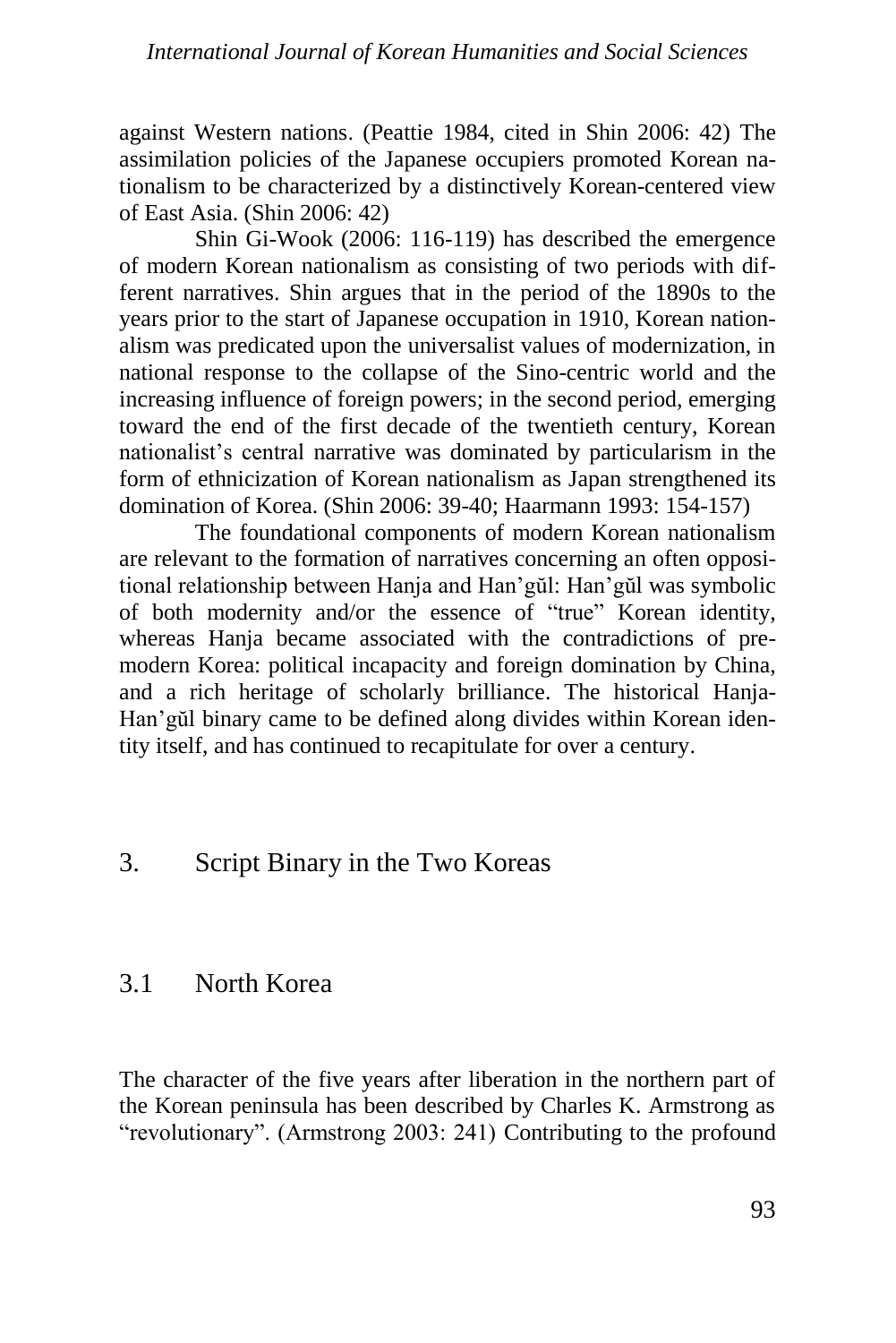transformation in the North was the political orientation and approaches of the Soviet Union's occupation of Korean north of the thirty-eighth parallel. The Soviet communist's ideological predisposition to conceptualize the desires of post-colonial peoples for revolution made their administration seemingly more attuned to the aspirations of the Korean people. The Soviet occupation forces expeditiously saw to the surrender of Japanese forces and the expulsion of Japanese persons from the North to Japan. The emphasis on economic and social justice for the masses, albeit totalitarian, was generally supported, except for targeted groups, such as large landowners, wealthy merchants, Christians, and those Koreans who had "collaborated" with the Japanese occupation government. (Weathersby 1993: 16)

The Soviet Civil Administration (*Grazhidanskia Administratsiia*) recognized the legitimacy of the popular "people's committees" which had come into existence in the late summer of 1945, using these organizations as a means of refining political control. (Eckert et al. 1990: 330-331; Weathersby 1993: 5) The rapid and thorough implementation of Soviet-supervised land reform in 1946, in which lands of what had been seen as exploitive large landowners were redistributed to former tenant farmers was a fulfillment of long-held desire for social and economic reform. The reaction of most Koreans in the North to this program was a sense of "post-colonial" rectification, and highlighted the convergence of Korean aspirations and the politics of liberation and revolution espoused by Soviet forces who occupied the North until 1948. (Armstrong 2003: 38-47; Cumings 1981: 384-396)

One advantage of the Soviet occupation forces was the number of Korean interpreters. According to Andrei N. Lankov, by early 1946, there were some 140-150 Soviet Koreans in Soviet occupied Korea. (Lankov 2002: 118) Other figures for actual Korean-speaking Soviet Koreans range from an estimate of approximately 300 (Suh 1967: 317, cited in Cumings 1981: 554), to "thousands" of interpreters virtually all of whom were from a long-established Korean-Soviet population. This language connectivity with the population was better enabled the Soviet Union's rapid rendering of assistance in a variety of projects designed to enhance Korean economic and technical recovery, projects often utilizing Soviet Korean civilians. (Scalapino and Lee 1972: 318 and 383)

The issue of illiteracy was of concern for both emerging centers of political power in a divided Korea. Two Japanese surveys of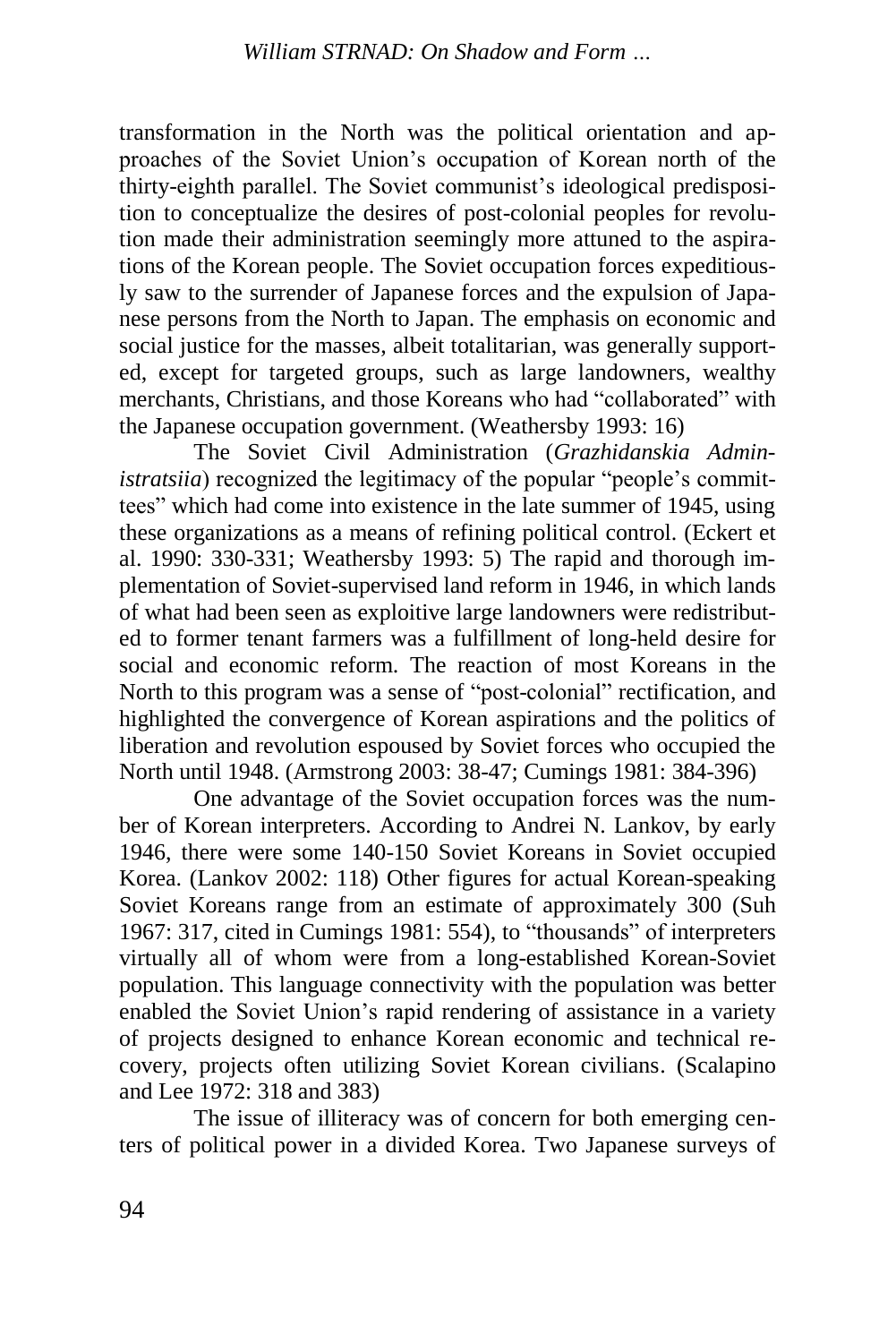Korean literacy among the adult population during the Japanese occupation period, conducted in 1930 and 1944, indicated the literacy rate in Korea to be no higher than approximately 23 percent. In 1945, at the time of liberation, only 35 percent of school-age children were attending primary and secondary schools in newly liberated Korea, this out of a population of 21 million; an additional 3.5 to 4 million Koreans were living in the Korean diaspora by the end of the war. (Caprio and Jia 2009) One-fourth of the population in North Korea, an estimated 2,300,000 people, were counted by the new government as illiterate (Song 2015: 482-483), though some statistics put the number as high as 2,500,000. (Popov 1958: 194, cited in King 2007: 210-211)

"Eradication of Illiteracy" programs were instituted during and after the formation of the North Korean state under the leadership of Kim Il Sung. As part of these programs Chinese characters were identified as impediments in quickly achieving literacy, as the native phonetic alphabet was infinitely easier to master. (Kumatani 1990: 90) The impetus in the North was greatly hastened by the efforts of a Korean communist who had been living in China, Kim Tu-bong. Kim, who returned to Korea in 1946 and who was a noted linguist and disciple of Chu Si-gyŏng, pressed the emerging North Korean leadership to implement Chosŏn'gŭl exclusivity. (C. G. Kim 2006: 36) By September 1946, there were some 10,000 schools of national writing (Chosŏn'gŭl) operating in the North. During the winter of 1947/1948, an estimated 951,320 people learned to read and write Korean. (Popov 1958: 195, cited in King 2007: 211)

The elimination of Hanja was consistent with communist ideology, since Chinese orthography was considered as "property of only a few, [and as]...feudalistic". (C. W. Kim 1978: 167, cited in Lovmo 1999; Song 2015: 483) For North Korea, the elimination of illiteracy (and Chinese characters) was "an essential prerequisite to enable the party and the government to spread their policies among the people". (Kumatani 1990: 91) In 1947, newspapers began printing without the use of Hanja; by 1949, Kim Il Sung had ordered the total eradication of Hanja, making temporary exceptions only in the case of classical references, scientific and proper names, and then only in parentheses. (Kumatani 1990: 91-92) The government evidently understood the necessity to augment people's understanding of the meaning these Sino-Korean words through the temporary use of Chinese orthography. The efforts to eliminate Hanja during this period is thought to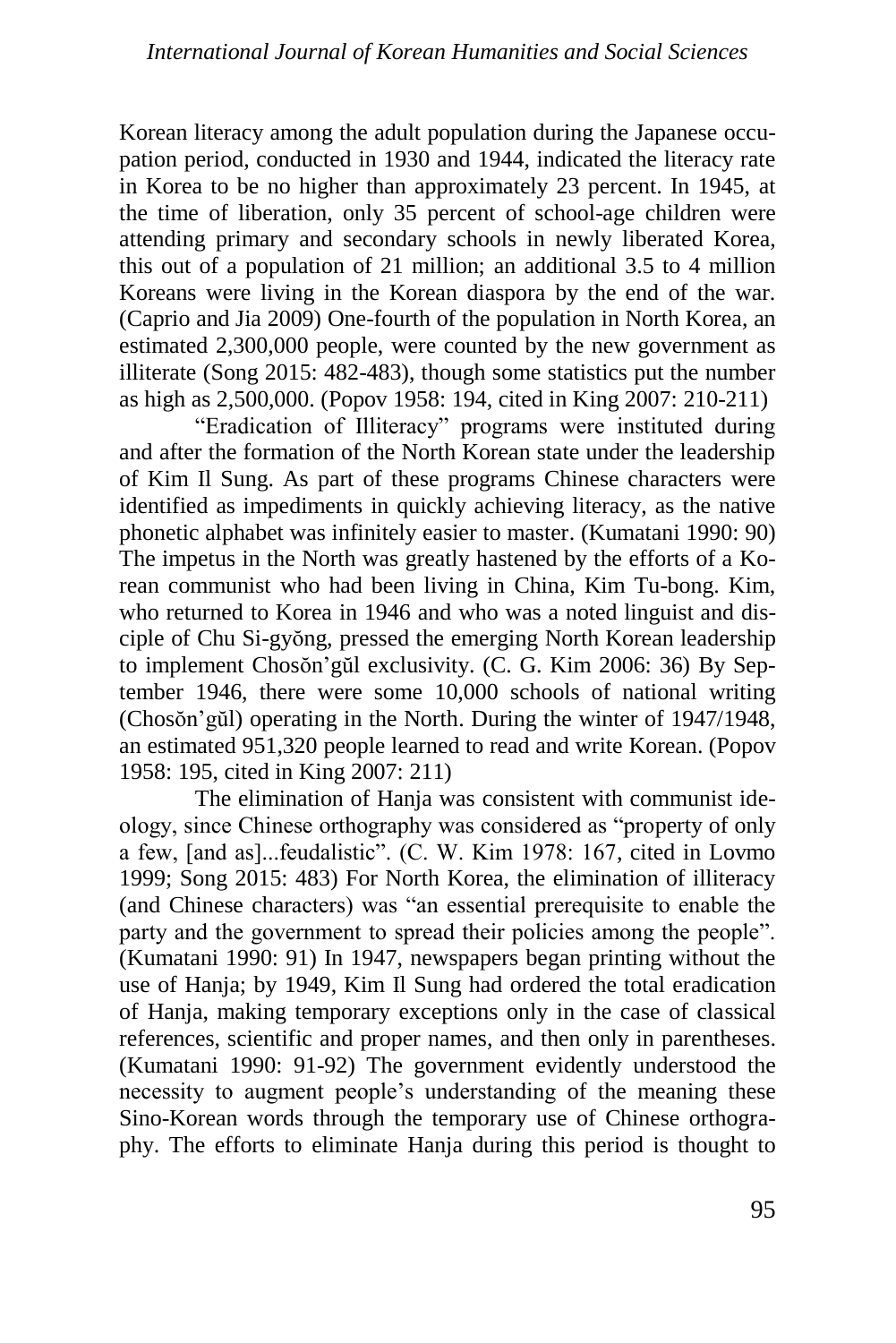have encouraged the study of Chosŏn'gŭl, which in turn helped the North achieve a literacy rate for virtually all adults by the end of 1948. (C. W. Kim 1978: 166, cited in King 2007: 211) North Koreans who were opposed to the full abandonment of Hanja (because of the resulting confusion in the vocabulary system) were dealt with by being publicly denounced as "the remains of the overthrown exploiting class, sectarian factors deeply influenced by flunkeyism, doctrinism, and reactionaryism". (Lovmo 1999)

The political climate in North Korea following the signing of the armistice in July 1953 is relevant to the official encouragement of Chosŏngŭl exclusivity. In post-Korean War North Korea, with the ongoing process of collectivization, the membership in the Korean Worker's Party expanded greatly, from 750,000 at the end of hostilities in 1953 to 1,164,945 by 1 January 1956. Collectivization of agriculture implied a reorganization of the local bases of political power. By April 1956, 56.8 percent of party members were from the poor peasant class. (J. W. Kim 1975: 184) A recognized need for literacy skills beyond the basics to mass indoctrination and mobilization was behind the program. The majority of new party members were from the poor peasantry, which suggested lower levels of education and higher rates of marginal literacy. Politically, the official elimination of Hanja in North Korea was sensible given the need of Kim Il Sung to solidify his political power base among the new political cadre.

The symbol of the Korean Worker's Party displays the societal elements of the Korean socialist state and is suggestive of an irony in post-Korean was North Korean that merits mentioning. Contained in the symbol are: the sickle (agriculture, farmers (*nongbu*)), the hammer (industry, laborers (*kŭlloja*)), intersected by a vertical brush (civil service, technocrats (*samuwŏn*)), while the party cadre (*kanbu*), are implied by the symbol in its entirety. A legacy of Korean history was the traditional desire of Koreans, both North and South, to hold office. This terminal value had been perpetuated by the civil service exam (*kwagŏ*) system, based on mastery of Chinese characters and classical Chinese learning. After 1953, farmers increasingly left the agricultural sector to become technocrats, and by 1958, with the party ranks swollen to 12 percent of the adult population, the technocrats were estimated to be as much as 20 percent of the adult population. During the commencement of the Chŏllima Movement, as much as 50 percent of the technocrats were transferred to the industrial and agri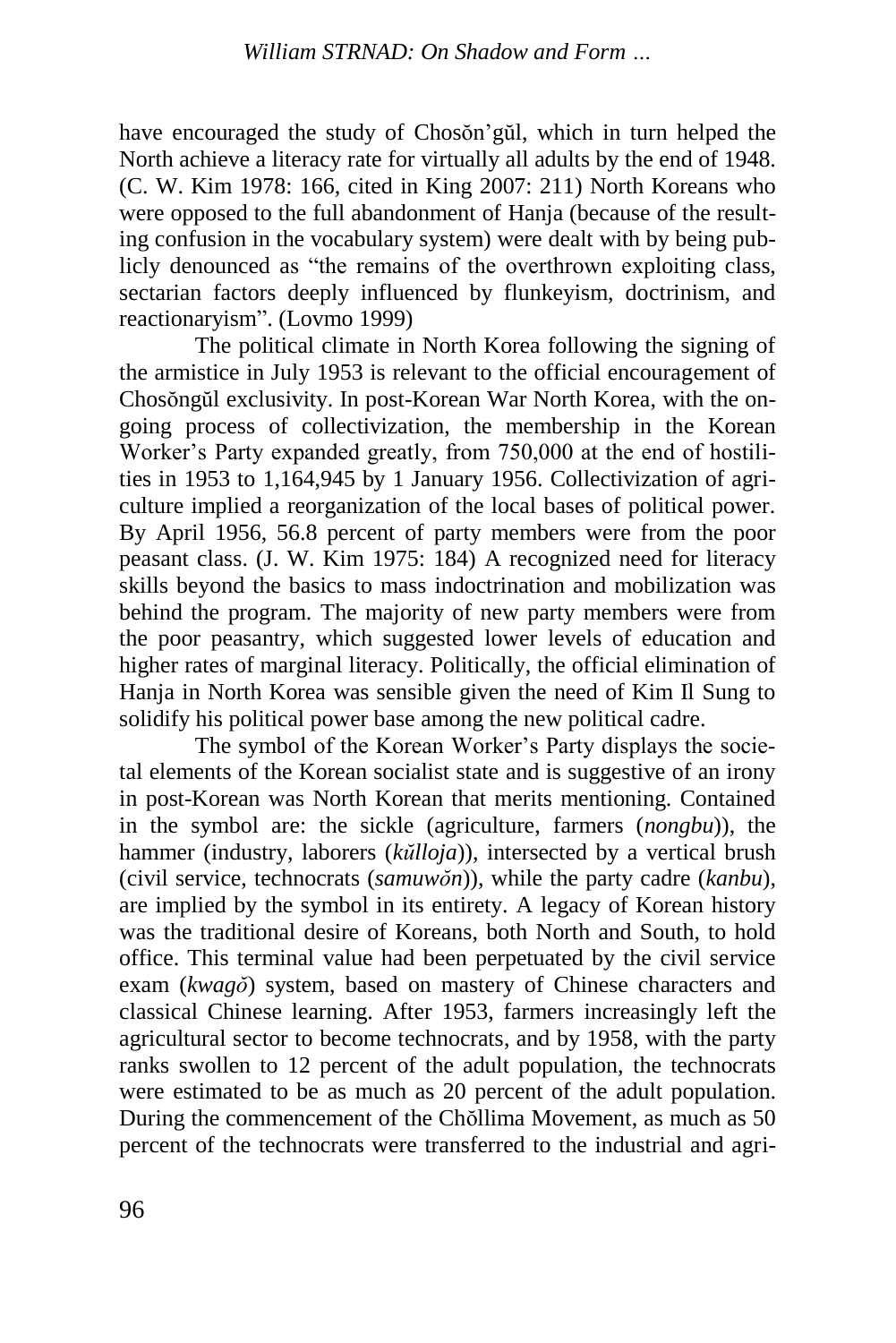cultural sectors to alleviate widespread labor shortages. (J. W. Kim 1975: 195-196; Szalontai 2005: 118-122)

Until 1948, North Korea had used mixed script in its official texts including its party newspaper, the *Rodong Sinmun*. That year, Kim Il Sung ordered the Workers' Party to stop using mixed script (*Kukhanmunjongyong*) and start using Han'gŭl exclusively. Although Hanja had been abolished from official texts, North Korea continued to have Hanja education in the years following the signing of the armistice in 1953. During this time, elementary and middle school students were supposed to be taught 600 characters and high school students were to be taught additionally 1,200 characters, with an ultimate goal of 2,400 characters for university students. (M. S. Kim 1999) Even after 1956, when the People's Republic of China adopted simplified Chinese characters (*kanch'eja*), North Korean schools continued to teach traditional Chinese characters (*chŏngja*), as it has done until to the present. (Kuiwon 2014)

The transnational rhetoric of communism has been described as having been used by Korean revolutionaries as a means of achieving national objectives: liberation and independence. Korean communists were strongly nationalistic. Kim Il Sung's nationalist rhetoric reflected this tendency, and included concepts of restoring the "purity and unity" of the Korean people. Anti-colonialism and antiimperialism were the foundations of the establishment of the North Korean nation-state. (Shin 2006: 152-156) Kim Il Sung's own evolving position on Chosŏn'gŭl exclusivity versus maintaining Hanja in the national educational curriculum demonstrates the conflict inherent in the Korean script binary as it relates to Korean nationalism.

Despite the official pronouncements of Chosŏn'gŭl exclusivity from the founding of the Democratic People's Republic of Korea in 1948, the North Korean regime exhibited continued desire to instruct Hanja as exhibited by the 1959 publication of the Chinese Character Textbook (*Hanmun kyogwasŏ*), which was designed to instruct eighth to tenth grade students on Sino-Korean terms in mixed script. (Hannas 1997: 67) Kim Il Sung wanted to maintain cultural links with overseas Koreans and because it was needed to have mastery of Cultured Language. (King 2007: 213) It seems reasonable, that these cultural links were in no small measure related to the Korean residents of Japan (*Zainichi*) which was a source of financial support and legitimacy in the legitimacy war between the two Koreas, particularly through the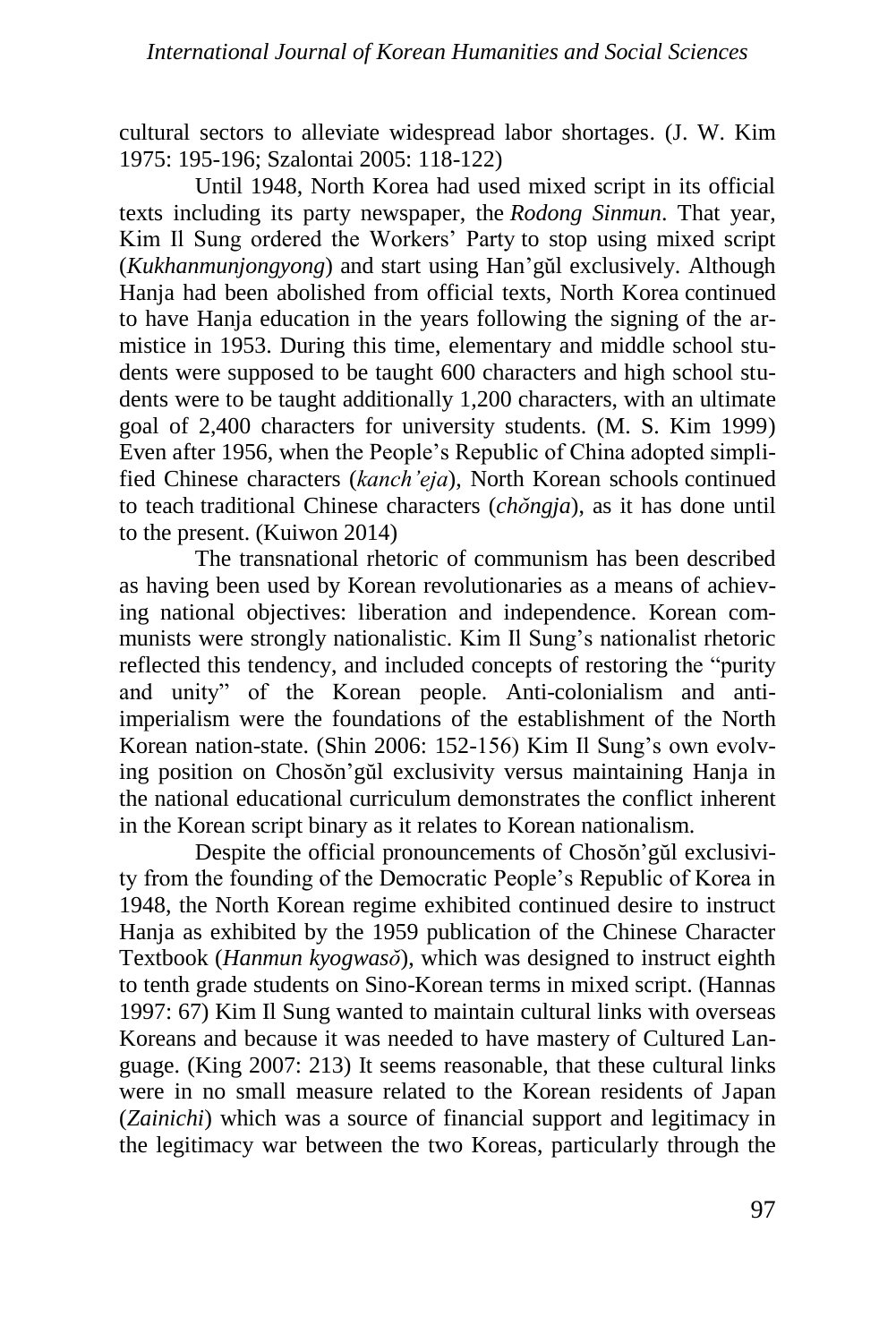pro-North General Association of Korean Residents in Japan (*Chōsen Sōren*). (Shipper 2010: 59-60)

Of historical importance to Hanja use and education in the North are the two "conversations (*kyosi*) with linguists" conducted by Kim Il Sung in 1964 and 1966. In the 1964 conversation, Kim noted that the presence of Hanja in South Korean newspapers and books suggested that North Korea, in order to be aware of developments in the South, should strengthen the teaching of Hanja (M. S. Kim 1999) for the purposes of achieving unification. (C. J. Kim 2006: 37) Kim Il Sung had concluded that with Chosŏn'gŭl exclusivity being the new policy, there were clear indications that Hanja education was often neglected. In the same 1964 conversation, Kim announced his intention to reintroduce Hanja education, lamenting that university graduates in North Korea had a difficult time with Korean language because of their lack of Hanja knowledge. (Hatori 1991: 270, cited in King 2007: 213-214)

In 1966, Kim Il Sung ordered that Hanja instruction be reinstituted as part of the curriculum in North Korean secondary education. In 1968, the government in P'yŏngyang established a required standard of 2,000 characters to be taught from the first year of North Korean junior school (grade five) through advanced middle school. (C. J. Kim 2006: 37) The curriculum was termed "foreign orthography". (Hannas 1997: 68; M. S. Kim 1999; J. K. Kim 2006) By 1969, the 2,000 characters mandated for instruction throughout the six years of advanced middle school were to receive two hours of instruction per week. (King 2007: 214) The Hanja instruction was distributed as follows: 1,500 for grades five through eight, and another 500 characters for grades nine and ten. In 1970, at which time Kim Il Sung observed that the students' achievement in Hanja was "weak", university students were supposed to learn an additional 1,000 characters, coming to a total of 3,000 characters. (Yi 1989: 372, cited in Hannas 1997: 68- 69; M. S. Kim 1999) Teachers were supposed to instruct students on how to write Chinese characters, identification of constituent character radicals, and practice the use of technical Sino-Korean vocabulary in the classroom. (Kuiwon 2014)

In addition to the observation that Hanja learning was relevant for North Koreans to keep informed about South Korea, Kim Il Sung's thinking was directly related to his plans to reunify the peninsula through revolution in the South. (King 2007: 214) After his pro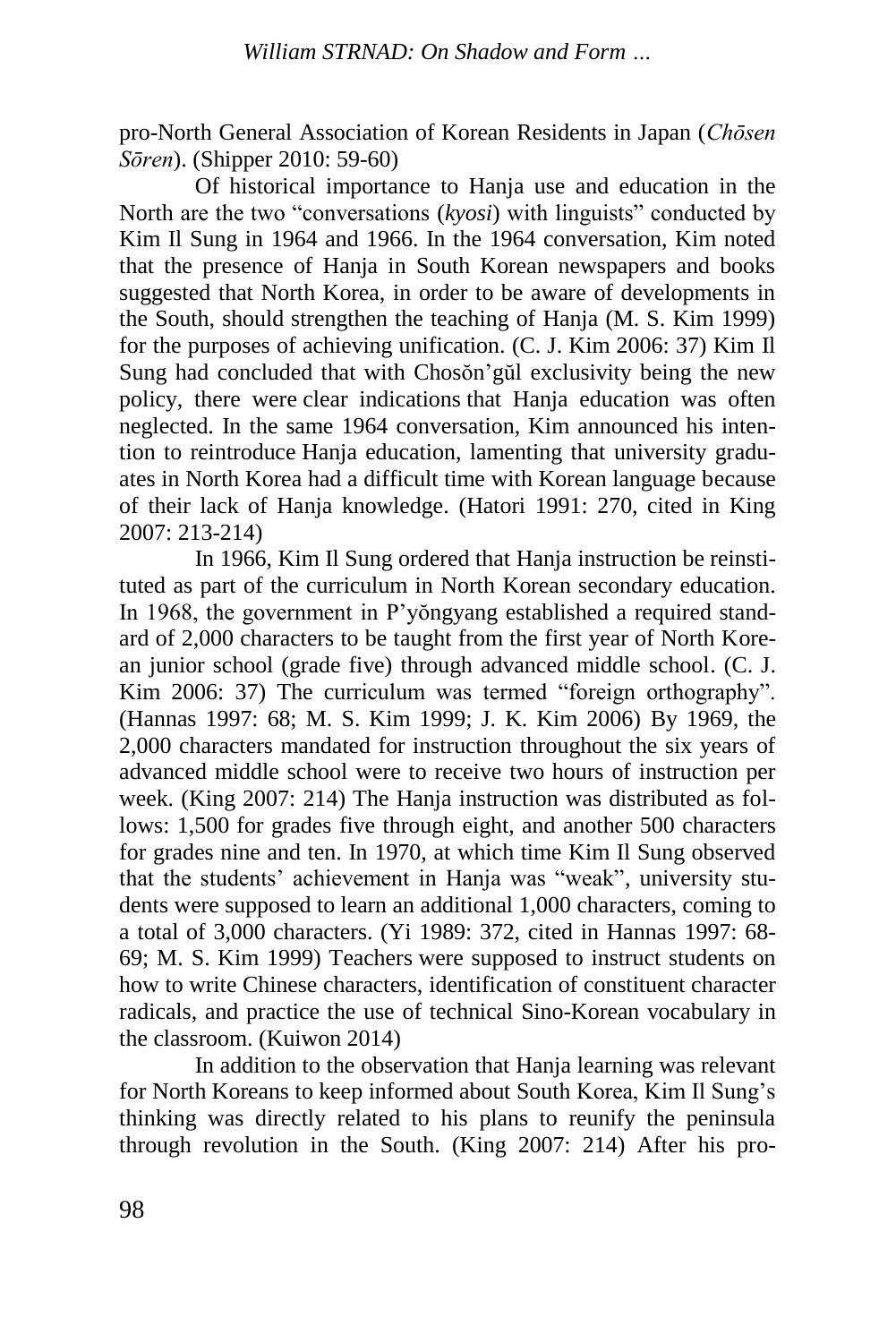nouncement of the "Equal Emphasis Policy" in 1962, North Korea had launched a military buildup dedicating as much as 30 percent of its total budget to defense. Beyond the thinking related to political ties with China, Kim Il Sung increased the number and frequency of military provocations between 1967-1969, in what some historians have called "The Second Korean War". (Bolger 1991: 1-5) Kim's strategy was, in part, driven by the presence of widespread poverty in the South, political opposition to Park Chung Hee, and the United States increasing involvement and buildup in Vietnam. On a personal level, Kim Il Sung surely remembered his advantage as a young partisan having had a middle school education, which he had obtained while his family lived in Manchuria. (Lankov 2002: 51) Relative to the standards of the 1930s and 1940s, Kim Il Sung was an educated person and knowledge of Hanja was useful in his rise to power, at least among Korean partisans, many of whom were illiterate. (Suh 1988: 6) Most available materials strongly indicate that Kim believed that the North could successfully engineer a revolution in the South; the North Korean population would be at an educational disadvantage compared to the larger Southern population who had a better grasp of Hanja. (Szalontai 2005: 18)

In 1971, a new Hanmun textbook for use in North Korean university history departments was disseminated. The work contained 3,323 Hanja largely based on lexicon drawn from Kim Il Sung's *Selected Works* and the overwhelmingly political language of other communist publications. In March 1972, a "Mixed Script Reader" (*Kuk-Hanmun tokbon*) was published. Yi Yun-p'yo has speculated that the lexicon selected for the 1972 reader was based upon applicability to high-level Korean used in modern contexts. (Yi 1989: 372, cited in Hannas 1997: 68) In the preface of the reader, Kim Il Sung relates the mastery of Hanja to address potential problems with communication with South Koreans when the ultimate goal of national unification was achieved. (Song 2015: 485)

Amid these developments related to Hanja, North Korea from the 1960s through much of the 1980s was conducting language reform. The language reform policy of the Democratic People's Republic of Korea (North Korea) was based on communist ideology. This resulted in a removal of Sino-Korean terminologies, and a gradual simplification of speech levels, making North Korean speech appear more "egalitarian" than South Korean speech. (Yeon 2007: 151 and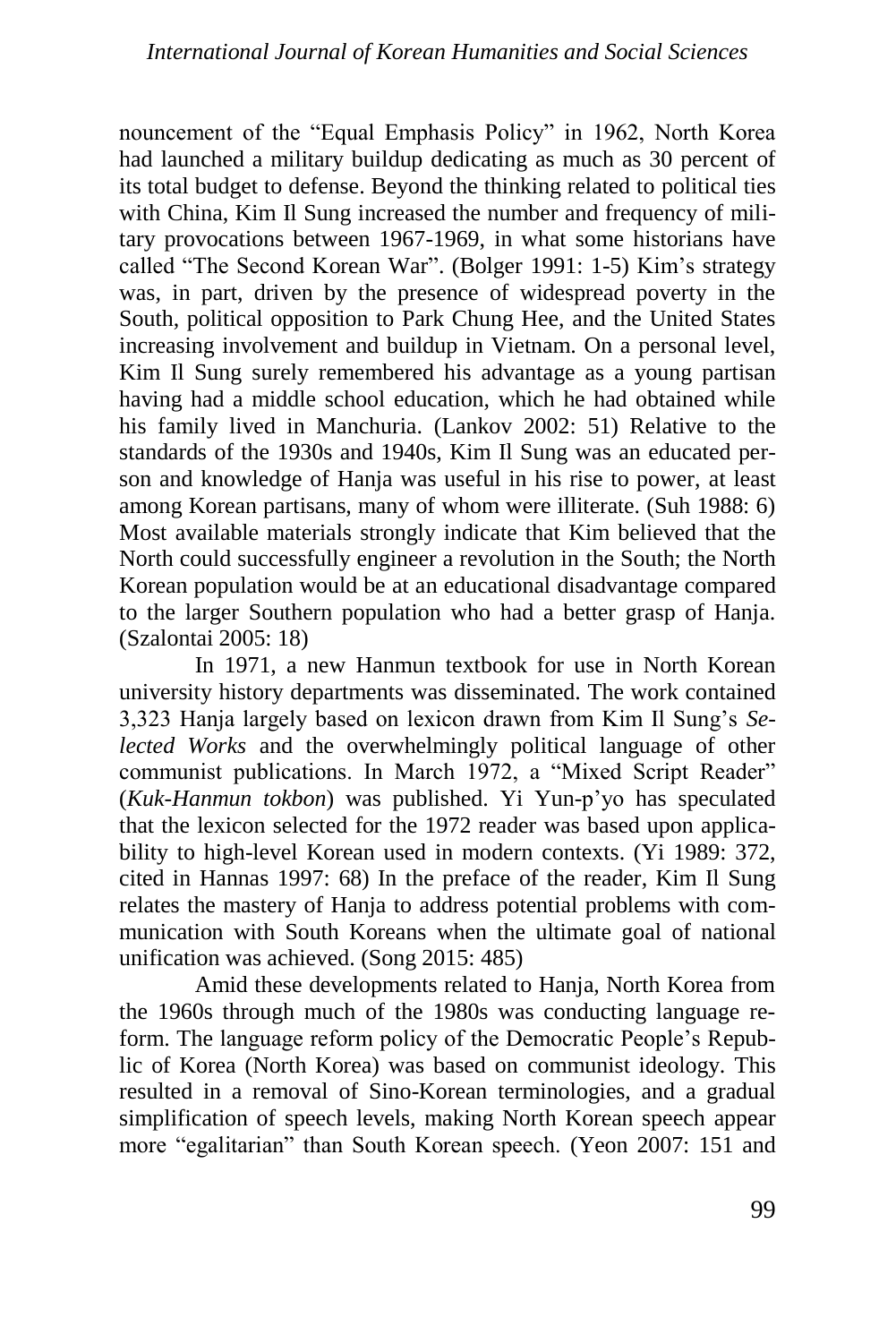154) North Korea called their standard speech "Cultured Language" (*Munhwaŏ*), largely based on P'yŏngyang speech, and to a lesser degree, the idiolect of Kim Il Sung. (Kumatani 1990: 105-106) In the process of language reform, the North replaced many Japanese loanwords and Sino-Korean terms with newly coined native words. The North Korean government was able to solve the "homophone problem" that exists in Sino-Korean terms by simply deleting certain words with similar sounds from their lexicon. (Lee and Ramsey 2000: 309-310)

Kim Jong Il was named the successor to his father at the Sixth Party Congress in October of 1980. Thereafter, the younger Kim began to play an increasing role in issuing guidance and directing activities in the North. Throughout the 1980s, Kim Jong Il, while serving as the chief of the powerful North Korean National Defense Committee, often rendered guidance on the need to strengthen Hanja education in the North. (J. K. Kim 2006) After the death of Kim Il Sung in 1994, Kim Jong Il continued his father's directives regarding the importance of Hanja to North Korean education, this despite the fact that Hanja use was declining in South Korea. In a Hanja textbook published in during his years as leader, Kim Jong Il particularly noted that the preponderance of Korean scientific jargon was Sino-Korean. There had been some concerted efforts in the 1960s to "purify" scientific jargon particularly in the medical field that were heightened in the 1970s, but these efforts failed and North Korean scientists returned to using Sino-Korean by the late 1980s. Kim Jong Il stated the following:

> "To further develop our country's sciences and language, to achieve independent reunification of our fatherland, and to completely resolve our nation's problems, we must still learn Hanja". (Kim Jong Il quoted in Kuiwon 2014)

There are numerous other quotes and comments attributed to Kim Jong Il related to Hanja education. In April 1994, with the publication of the text *Cultured Language Learning* (*Munhwaŏ haksŭp*), Kim Jong Il pointed out that students must learn Hanja in order to properly speak the very "life of the Korean language". (J. K. Kim 2006) On 11 August 2000, while in Beijing, Kim Jong Il was reported to have criticized the prevalence of an "obstinate moral obligation" to Chosŏn'gŭl exclusivity. Lastly, on 18 June 2005, Kim emphasized that knowledge of Hanja was necessary so that the language of the two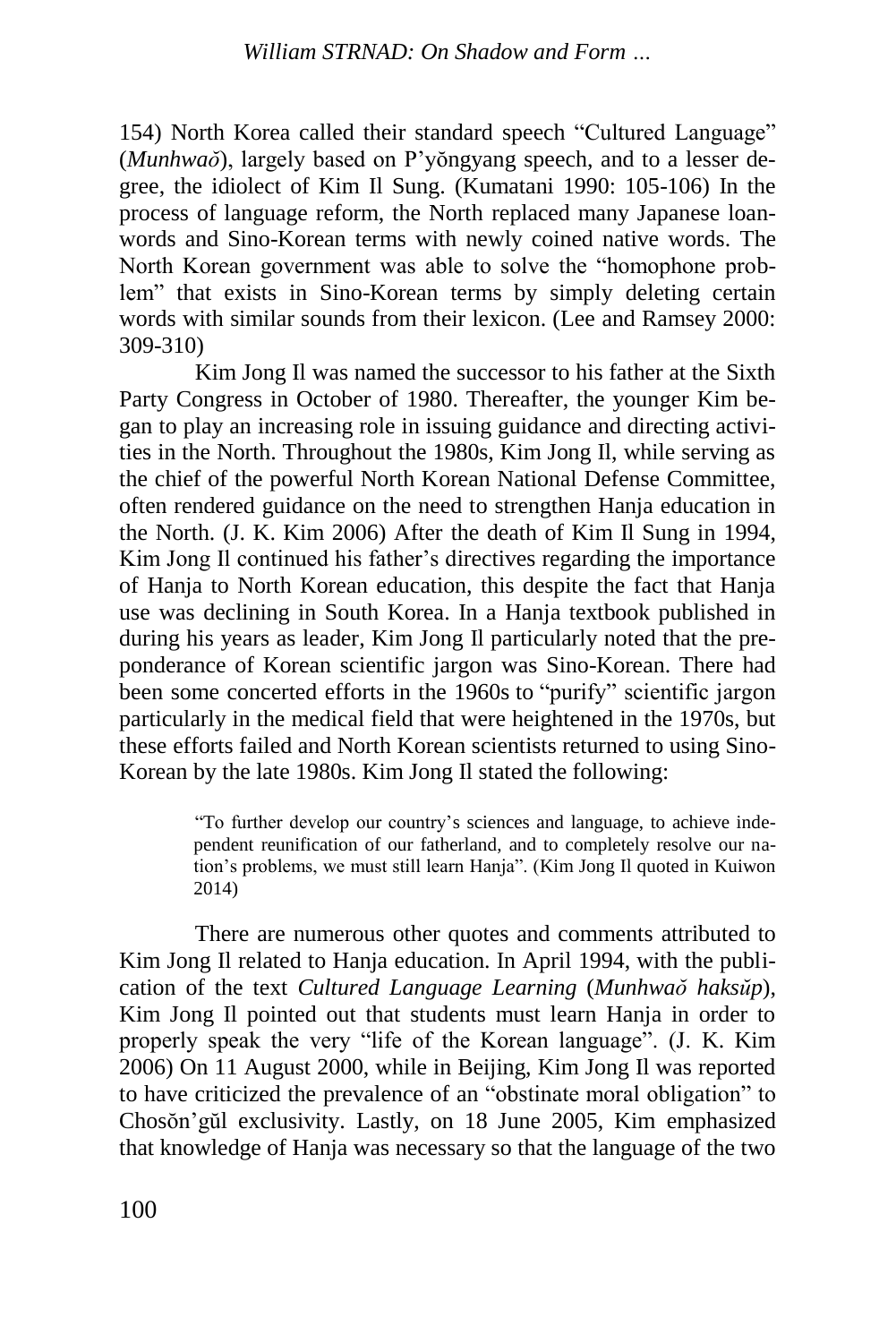#### *International Journal of Korean Humanities and Social Sciences*

Koreas would not become "differentiated" (*ijilhwa*) from each other. (J. K. Kim 2006)

### 3.2 South Korea

The liberation of Korea and the subsequent occupation by American forces in the South brought expectations of change among Koreans. In the sector south of the thirty-eighth parallel, the trajectory of the American occupation provided a substantially different one compared to the Soviet occupation in the North. The Americans committed two serious errors. The first was an attempt to retain members of the hated former colonial administration until stability was established. This decision was reversed after strong public protest. Second, the American occupation forces immediately rejected the legitimacy of the people's committees which spontaneously emerged in August and September 1945 throughout Korea, conceiving of such organizations as being fronts for "leftist/communist" agitation. (Cumings 1981: 137- 142 and 267-268; Gills 1996: 34-37) The traditional American understanding of liberation and nation-building was not emphatically revolutionary, but rather, more about consensus building and institutional or procedural foundations for "democracy". The Americans were indecisive, blinded by their own projection of American democratic aspirations onto the Korean social setting, and usually failed to appropriately interpret the political dynamics of post-liberation Korea, which included demands for economic and social justice. (Henderson 1968: 113-136) United States forces, unlike their Soviet counterparts in the North, conceptualized the trusteeship as a means of forging institutional frameworks for establishing a left-right coalition government that would form the basis of a new state. (Taylor and Taylor 1995: 254; B. B. C. Oh 2002: 4-5; Kang 2005: 179-181)

The Americans have been criticized for dependence on English-language Korean interpreters, most of whom were well-educated and from the landed-interests of the *yangban*, or Koreans who had worked for, or in cooperation with the Japanese occupation government. The slow pace of land reform was an example of the vested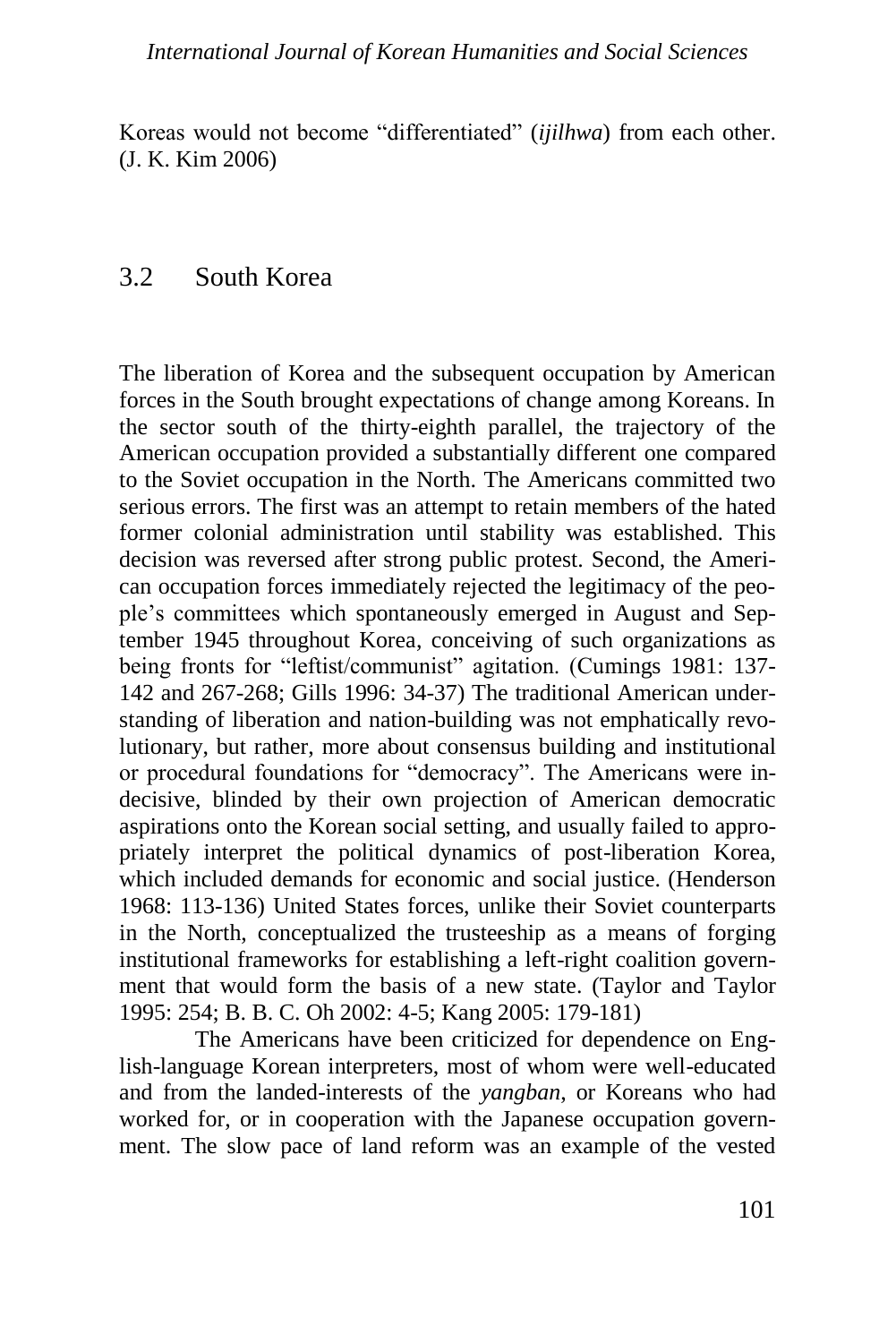interests stonewalling popular sentiment; land reform was not passed until 22 June 1949, only after much pressure from the Americans; the much awaited land was incrementally implemented throughout the decade of the 1950s. (Nahm 1996: 382) The emerging administration of Syngman Rhee in the Republic of Korea (1948-1960) depended on support of a police force composed of Koreans who had worked for the Japanese police force. Additionally, the media and the education system in the South, dominated by Japanese-era journalists, continued language use practices established during the Japanese occupation period, which meant the continued use of Hanja. This was consistent with the generally conservative character of the centers of power of South Korea. (B. B. C. Oh 2002: 5)

In the years of the American occupation of the South (1945- 1948), the literacy rate in Korea was fairly low, with estimates ranging between 20-40 percent. Commencing in 1945, the Korean Language Society (*Han'gŭl hakhoe*) actively advocated Han'gŭl exclusivity and the eradication of all Hanja from Korean writing. In November 1945, the Korean Education Council (*Chosŏn kyoyuk simŭijhoe*) (Hannas 1997: 69) moved to examine the issue of Hanja in education. On 8 December 1945, the council voted to eliminate Hanja from elementary and middle schools textbooks. An American official working for the Department of Education under control of the United States Army Military Government in Korea (USAMGIK) named Paul S. Anderson, wrote in 1948 of the difficulty posed by Chinese characters in the South; Anderson observed that Hanja prevented "mass literacy so essential in a modern nation" and that as long as it was essential to read Hanja literacy would "remain the possession of the educated elite". (Anderson 1948: 508-510, cited in King 2007: 215) While there were certainly forces in the South favoring the curtailment or outright abolition of Hanja, a number of factors conspired against them. First and foremost among these was the simple fact that, unlike in the North, where any and all individuals with former ties to local elites and the Japanese colonial administration were purged, and the United States military occupation officials in the South ended up leaving largely intact the members Japanese-educated elite and officialdom, all of whom were well-versed in Hanja. (King 2007: 215)

In June 1948 the Ministry of Education launched a "Reclaim Our Language" movement, and the Korean Language Society submitted a proposal. Han'gŭl-only usage was initially passed by the Nation-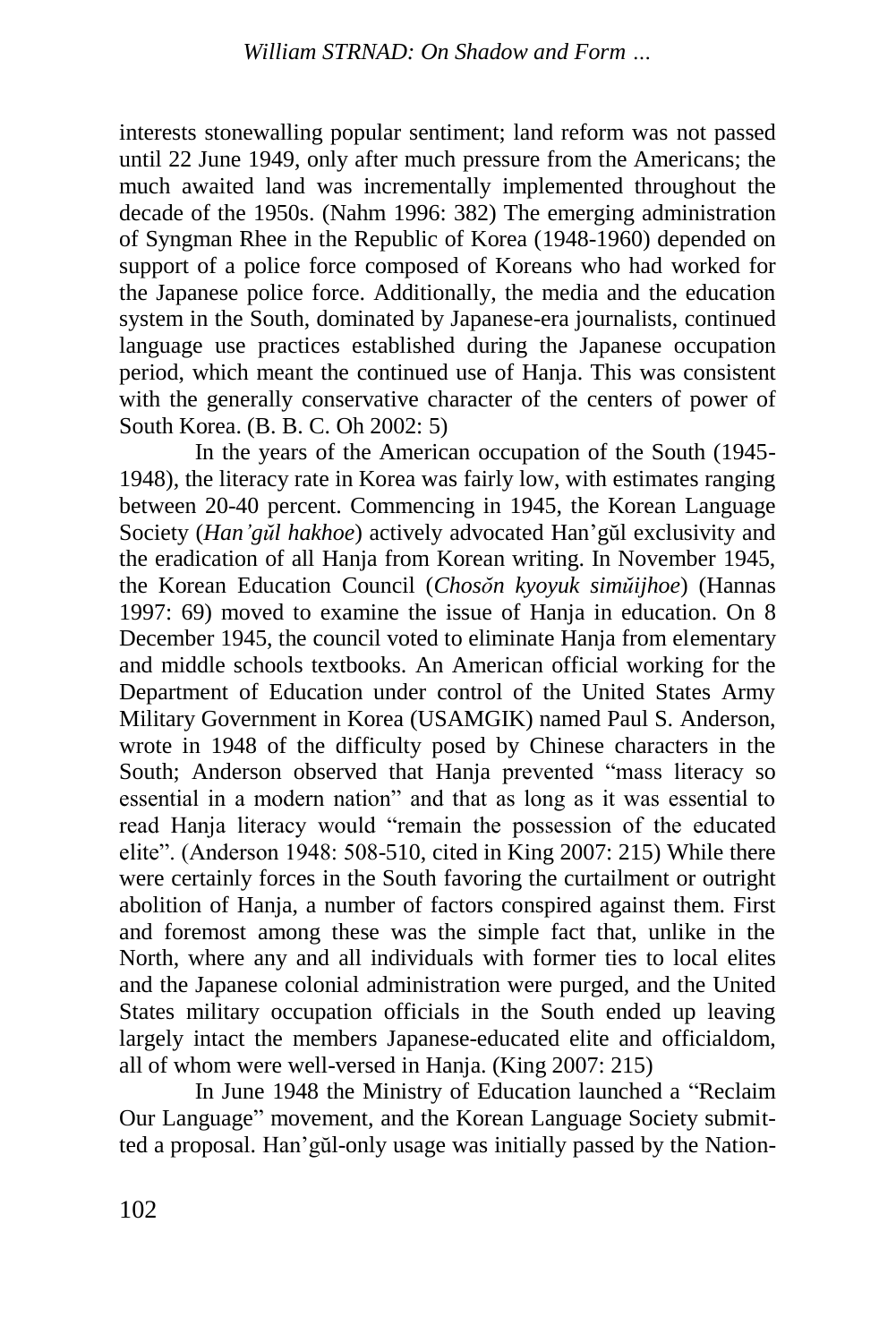al Assembly on 30 September 1948, but was amended the next day under pressure from conservative, pro-Hanja elements to include the following caveat: "For the time being, however, Hanja may be used together with Han'gŭl". On 9 October 1948, South Korea enacted, "The Law Concerning Hangul Exclusivity" (*Han'gŭl chŏnyong-e kwanhan pŏmnyul*), also known as Law Number 6. (Hannas 1997: 69) The law stated, "Public documents of the Republic of Korea shall be in Han'gŭl; however, when necessary, mixed script can be used". (*Han'gŭl chŏnyong-e kwanhan pŏmnyul chejŏng*, 1948) The passing of the Han'gŭl Exclusivity Law was done in a post-independence period filled with nationalist fervor, without protracted debate. Some scholars have speculated that this was the beginning of the inconsistent South Korean policy variations concerning Hanja throughout the 1950s, 1960s, and 1970s. (King 2007: 215-216)

In 1951, the Ministry of Education published an official list of 1,260 characters for common use and recognition, of which 1,000 were to be learned in elementary and middle school. (King 2007: 216) By the end of 1953, however, South Korean law stipulated that students through the end of junior high school (grade eight), were to be taught 1,787 Hanja. (M. S. Kim 1999) Indeed, the government made attempts at officially proclaiming "Han'gŭl exclusivity" in 1954 and 1956, but with little or no success; the opposition within the government was unwilling to implement a Han'gŭl exclusivity program. (Sohn 1991: 196) However, the first "abolish illiteracy" (*munmaeng t'oech'i*) campaign targeting adults was launched by the Ministries of Education, Interior, and Defense from 18 March to 31 May 1954, reducing adult illiteracy from 27.7 percent to 7.9 percent of the population. Basic literacy was defined as basic mastery of Han'gŭl, and the campaigns continued to be conducted every spring for the remainder of the decade. (Seth 2002: 92)

The Korean Language Society, after a decade of attacking the use of Hanja and advocating Han'gŭl exclusivity, finally convinced the government to approve new guidelines of a *Revised Han'gǔl Plan*. The Council of Ministers, under pressure from Han'gŭl exclusivity proponents, decided to ban the use of characters, and beginning in August 1957, police were reportedly even given orders to remove any signs from businesses written in "foreign scripts", not just those in "Hanja", as well as attempting to extend the ban related to public notices and selected government documents. The media and educated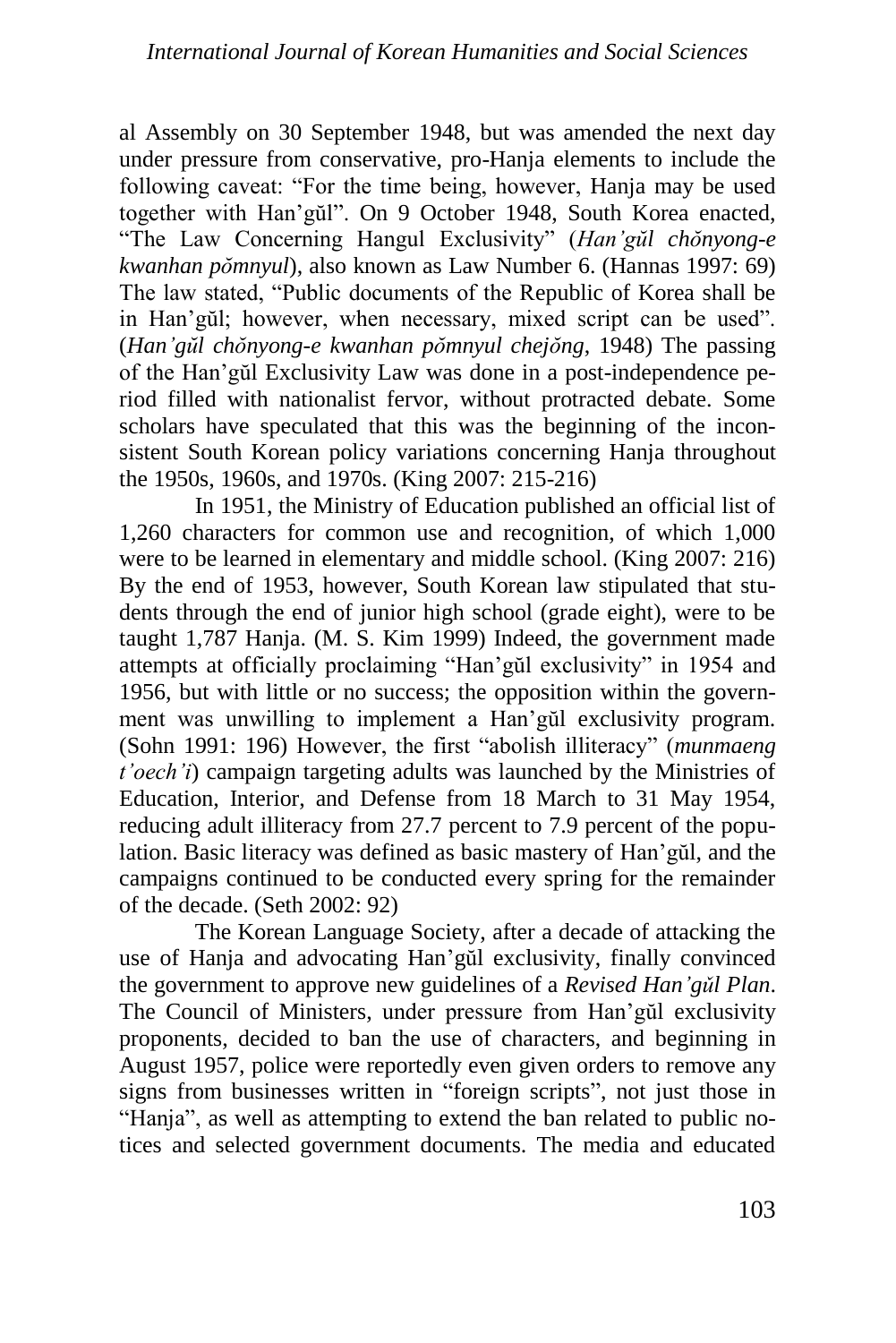Koreans, however, protested the plan as removing an important link to Korea's cultural heritage and the East Asian cultural context. (Song 2005: 166; Hannas 1997: 70; King 2007: 216) The law became fully implemented in January of 1958, when guidelines were promulgated requiring that all public documents should be in Han'gŭl. Despite the ban there was a caveat that if the word was difficult its Hanja would be written in parenthesis after it. (Sohn 1991: 196; *Han'gŭl chŏnyong silch'ŏn'yogang sihaeng* 1958)

Syngman Rhee frequently used instrumentalist nationalism, couched in anti-Japanese and anti-communist references, for the purpose of state and regime survival in the face of Communist threats both internal and external, and later to enforce notions of legitimacy, before, during and after the Korean War. The reversal of the Syngman Rhee administration regarding Han'gŭl exclusivity was a very political decision. The government likely saw the program helpful in bolstering its standing in a segment of the population, with little or no education, which still demanded social and economic justice (Y. P. Hong 1999: 151-152), particularly in light of the success of the Han'gŭl-only adult literacy campaigns.

Ultimately, the specific domestic political reasoning for the reversal was related to the decreasing public support for the regime, exemplified by the relatively successful presidential candidacy of Cho Bong-am, a Moscow-educated, former communist and popular progressive received 30 percent of the popular vote in the 1956 election. The popularity of his mass-centered economic policies, and uncompromising nationalist line "no United States, no Soviet Union" (Y. J. Kim 2015: 70), won favor with a number of South Koreans. Moreover, the increasing support for the opposition Democratic Party, particularly in rural areas, which had been a dependable source of support for Rhee's Liberal Party (Nahm 1996: 405; C. Y. Pak 1980: 149-150), was another motivation for garnering support among rural voters.

In November 1957, the number of Hanja for daily use was officially expanded to 1,300. This had been designed to limit number of characters used in South Korean newspapers. The original 1957 guidelines for Han'gŭl exclusivity were not universally implemented, as many official documents from this time were still written in mixed script. During the late 1950s and early 1960s, it remained mandatory for South Korean public schools to teach students 1,000 Hanja starting from elementary school. Academics continued to recommend an in-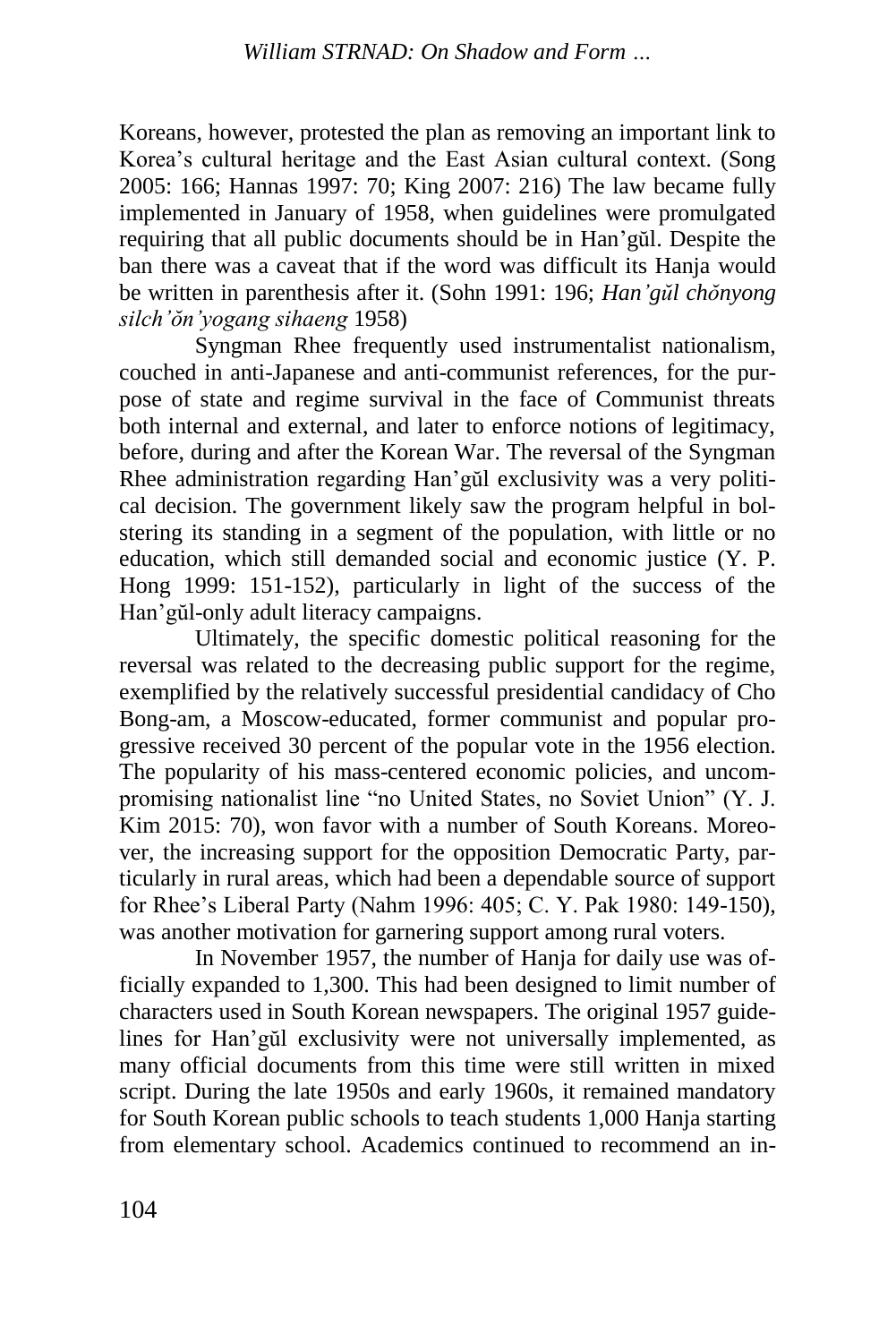crease in the number of characters taught. (Song 2015: 480; Kuiwon 2013) Then in February 1963 the government decided to return to mixed script in school texts and manuals; this would be fully implemented in 1965. The government decision was met with strong opposition, which included proposals to eliminate textbook Hanja in parentheses. In 1964, the Minister of Education published a list of 1,300 Chinese characters for instructional purposes (Song 2005: 166), with 600 to be taught in elementary schools, 400 in junior high schools, and 300 in high schools. (Sohn 1999: 77; Hannas 1997: 70)

The ascension of Park Chung Hee to power in the May Revolution of 1961 brought about abrupt economic changes. Park launched a program of export-led economic development, which as of the early 1960s, was a reflection of dependency theory. Dependency theory was an approach to economic development in contrast to modernization theory, originating in the plight of Latin American countries that were under "American exploitation", and were thus in a state of perpetual dependency. Dependency theory recommended export-led economic strategies for peripheral national economies. (McCormack 2011: 192) The legitimization of the 1961 coup was to portray Korea's past in an unfavorable light, suggesting an internal lack of political cohesion that invited foreign invasions, the loss of national identity, and the rise of flunkeyism as well as the lack of innovation in economic life and the resulting vicious circle of poverty and underdevelopment. (Moon and Jun 2011: 123) Park patterned his concept of economic nationalism based on prewar Imperial Japan's desire to achieve a "rich country, strong defense" (Japanese, *fukoku kyōhei*, Korean, *pu'kuk kang'wi*), the state-developmental model which included a commitment to rapid economic development and establishing a strong national defense. (J. H. Kim 1978: 6) But Park Chung Hee also espoused the importance of national morality (*kungmin toŭi*) as a necessary component of national reconstruction, (Y. J. Kim 2011: 96) a concept which Park consistently injected into the logic of the May Revolution and many of his policy decisions while serving as president of South Korea.

By 1966, however, Park began to realign his view of nationalism, with a new found rhetoric emphasizing the legacy of Korean traditions, as in his 1966 state of the union speech:

"In order to establish a firm national identity and to overcome social apathy, [South Korea] should reaffirm the superior legacies of [its] culture and tradi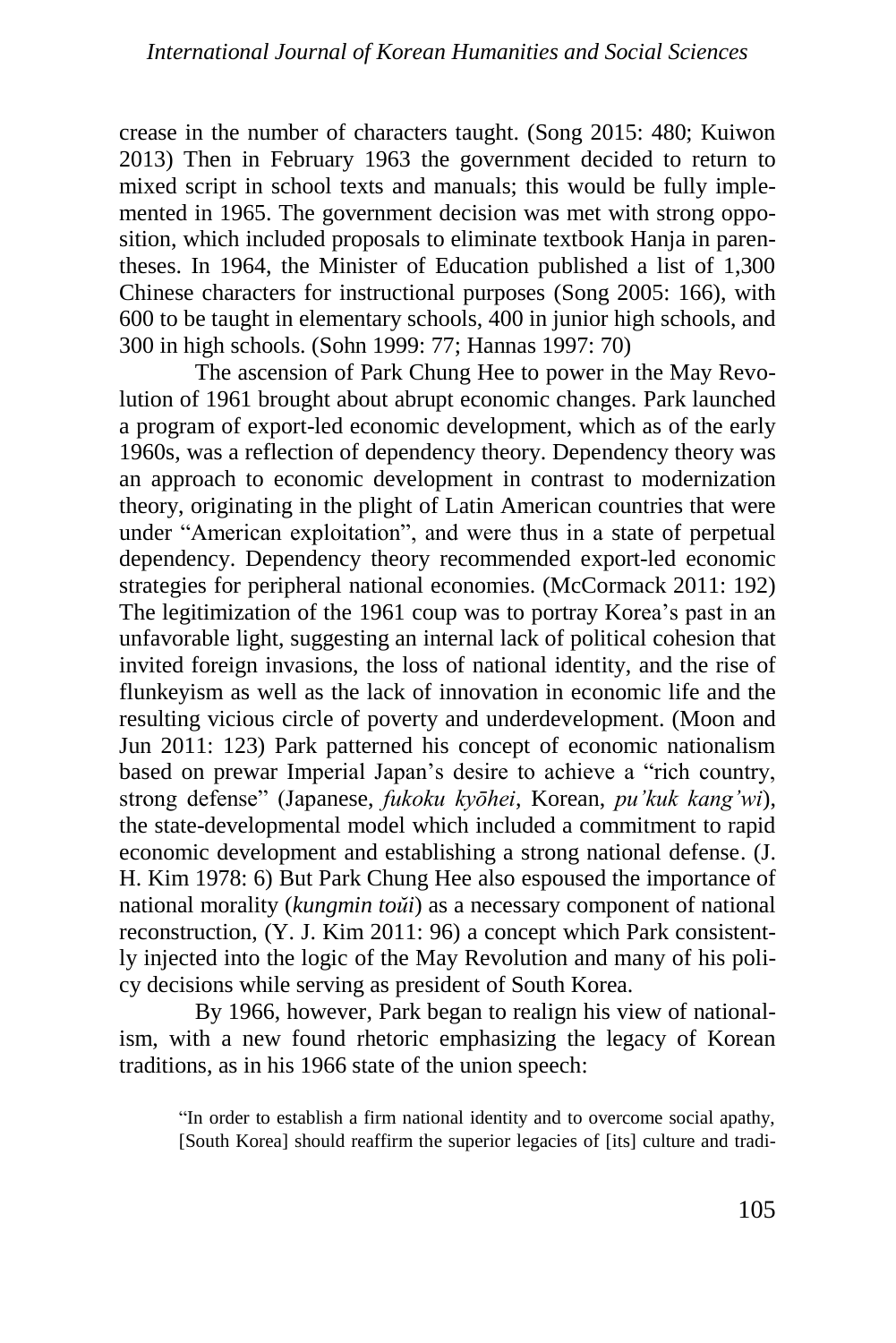tion and foster the creation of a new culture on the basis of these legacies". (Park Chung Hee quoted in Moon and Jun 2011: 123)

With this rediscovery of Korea's traditional national identity, Park began large public works programs to preserve and restore cultural relics and historical sites, as well as glorify national myths, symbols and ritual through the glorification of national heroes, including Admiral Yi Sun-sin (1545-1598) and King Sejong (1397-1450). Park launched a program of revival of the national spirit in 1968, an example being the introduction of the pledge of national allegiance. The Park Chung Hee regime placed a new emphasis on the "glorious national history", opening the Academy of Korean Studies, which literally means the "Institute of Korean Spiritual Culture", with the mission of establishing and constructing historical sites, museums and monuments to famous historical figures throughout the nation. The 1968 "Charter for National Education" (*Kungmin kyoyuk hŏnjang*) established a curriculum for primary and secondary schools rich in support for Park's economic nationalism. The phrase "We are born with the historical mission of restoring our nation", was to be memorialized by all students. The Charter made the subject of "national history" an obligatory subject in all universities. (Moon and Jun 2011: 123- 124) Park's political strategy was to strengthen his support among conservative voters by appealing to what were universally held notions of the Korean nation.

Characteristic of Park's adaptable nationalism were his early criticism of Confucianism and his attempt to establish Han'gŭl exclusivity. During Park Chung Hee's 1963 presidential campaign, the candidate criticized a famous Korean Confucian scholar from North Kyŏngsang Province, Park's native province and a key source of political support. The critique of Kim Sŏng-il was that he and other Confucian scholars and officials had wasted national energy on "empty theory and futile debate" (*kong'il kongron*). Much of the conservative population responded negatively. During the 1970s, Park subsequently reversed himself, praising Confucian virtues of propriety and filial piety, and Korean Confucian scholars, to including affixing their images to Korean *wŏn* notes: Yulgok (Yi I) (1536-1584) on the 5,000 *wŏn* note in 1972, and T'oegye (Yi Hwang) (1501-1570) on the 1,000 *wŏn* note in 1976. (K. O. Kim 1996: 217-218; Moon and Jun, 2011: 123-124)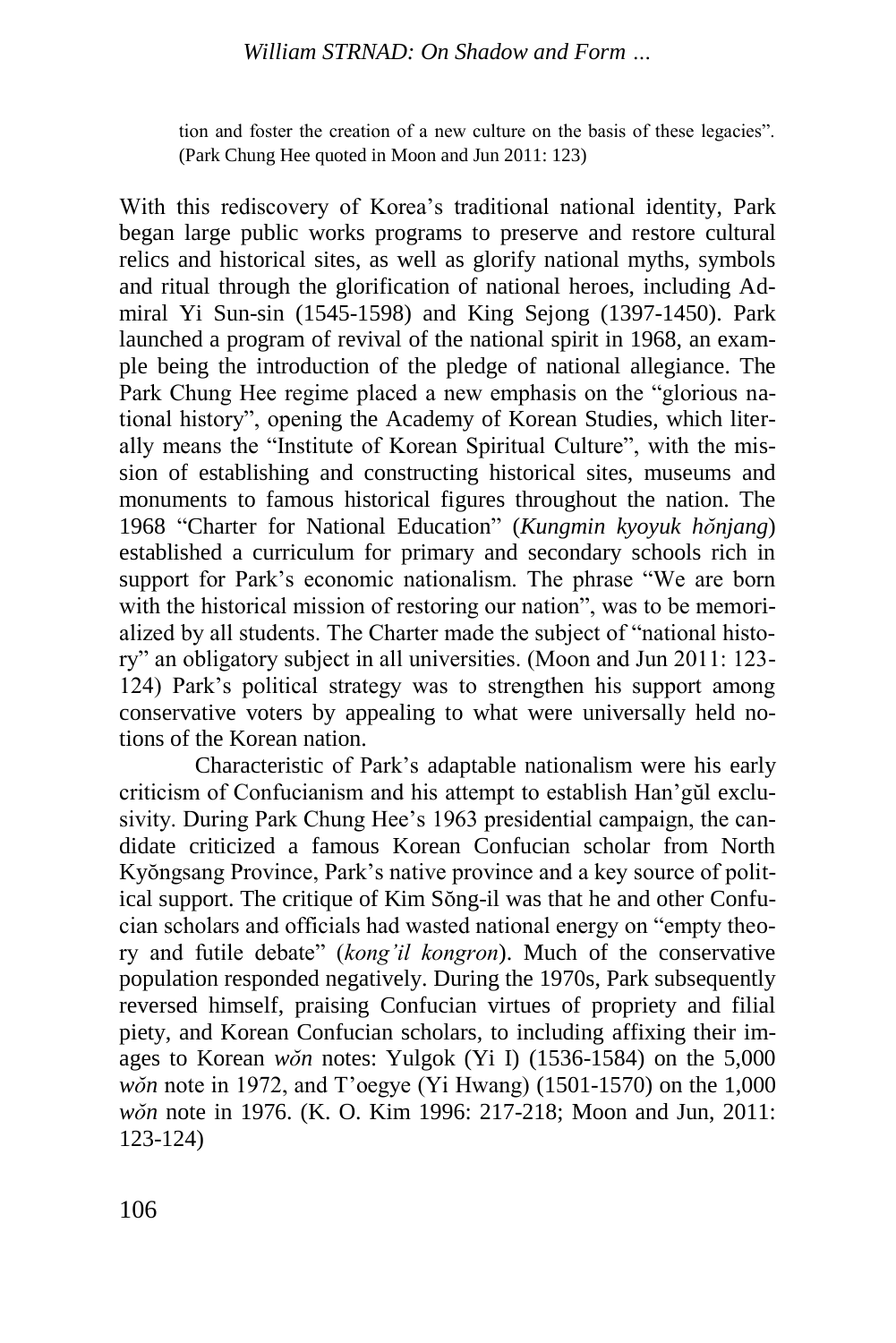Park Chung Hee's attempt to establish Han'gŭl exclusivity in the 1960s and early 1970s, in addition to revealing changes in his own nationalist politics, demonstrated the potential for controversy along the intersecting fault lines between Korean nationalism and the Hanja-Han'gŭl binary. In 1966, Park prepared a secret memorandum in 1966 to commence a national program to gradually phase-out the use of Hanja in media and education. On 6 January 1968, the Korean Language Society appealed to Park to implement an all-Han'gŭl program applicable to both private and public sectors. (Hannas 1997: 70) Park reasoned that Han'gŭl exclusivity was suggestive of "modernity" and seemed to be consistent with his drive toward economic modernization.

On 14 March 1968, Park Chung Hee issued the following instructions to the relevant ministries: the Ministry of Education was to reduce the number of characters taught from 1,300 to 700 by 1969. Afterward, by 1972, Hanja was to be totally eliminated from all textbooks. The Ministry of Public Information was to supervise and enforce the reduction of the number of Hanja used in newspapers and other printed materials from 2,000 characters used as of 1968 to 1,300 characters by 1969, 700 characters by 1970, and achieving Han'gŭl exclusivity by 1972 (*Park Chung Hee chŏng'gwŏn-ŭi han'gŭl sich'aek yŏnp'yo* 2005); the Ministry of Government Administration was to gradually overview the reduction of the number of Hanja used in public documents and business cards; and lastly, the Office of Court Administration was to gradually mark with Han'gul the family records, registration, registration entries, and lawsuits. (M. S. Kim 1973: 349-350, cited in Hannas 1997: 71; Kuiwon 2013)

Park Chung Hee, on 25 October 1968, publicly revealed his Han'gŭl exclusivity initiative, appealing nationalist sentiments:

"It has been over 520 years since King Sejong promulgated Han'gŭl. To not use Hangul exclusively and be reluctant is to be anti-independent, and not to have a modern way of thinking. It is behavior that drives many of our countrymen, who do not know Hanja, away from our culture". (Park Chung Hee quoted in Kuiwon 2013)

The new policy, his "Five-Year Hangul Exclusivity Plan" (*Han'gŭl chŏnyong o-kae-nyŏn kyehoek*), also known as "Prime Minister's Instruction No. 68" was to be accomplished through legislative and ex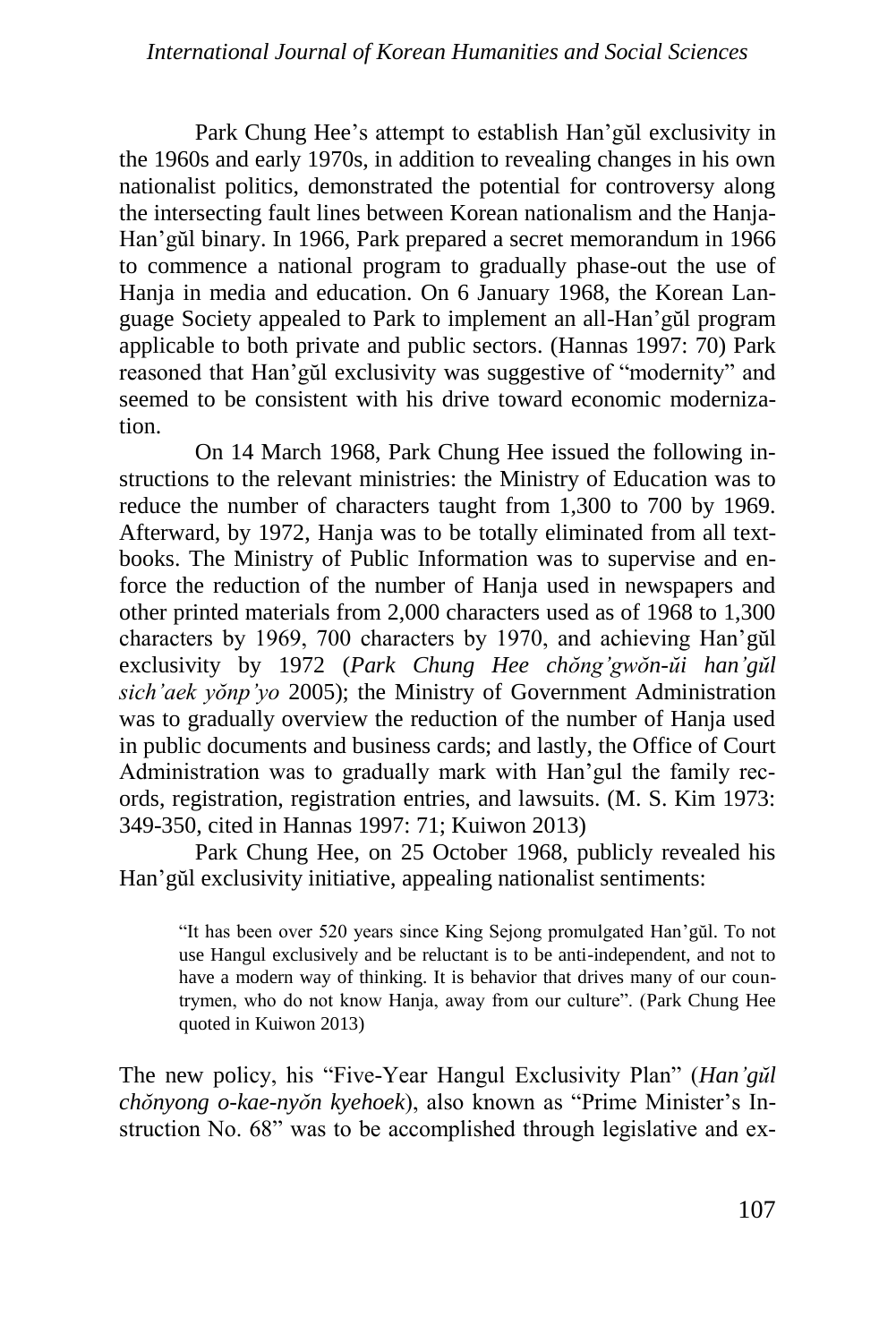ecutive means. Adding to the momentum of implementation, a further change in policy away from Hanja occurred in 1968-1969 when a Committee for the Exclusive Usage of Han'gǔl was created by the President of South Korea and the Minister of National Defense announced that the Korean military would use only Han'gǔl in its written materials. (King 2007: 216) Invoking the spirit of national independence, the government also banned Hanja from all school manuals in 1969. (Kuiwon 2013) The deadline for total elimination of Hanja was later advanced to 1 January 1970, to preempt countermoves by opposition. Park Chung Hee emphasized it would be illegal to teach Hanja and use mixed script textbooks in public schools in all grades, from elementary school to high school. By 1970, most basic textbooks for South Korean students had been rewritten into an all-Han'gŭl form. The propaganda stating that Korea was entering the new "Han'gŭl Age" (*Han'gŭl sedae*) started proliferating throughout Korean society. (Hannas 1997: 70-71; Kuiwon 2013)

The initiative sparked intense political debate. A poll by the *Joongang Ilbo* in 1970, revealed a deep division among South Koreans, with only 54 percent of those surveyed in support of the plan. In addition, many academics, writers, and journalists voiced their opposition to the initiative. Some went as far as calling the Hangul Exclusivity initiative unconstitutional. After public outcry, Park Chung Hee attempted to placate the opposition by stating that he personally found Hanja important to Korean culture and history. (Kuiwon 2013)

In December 1971, the Park Chung Hee administration reversed its position, and ordered the teaching of Hanja in public schools. The impetus for the reversal appears to have been at least three considerations related to domestic politics. First, an open petition of 140 prominent citizens of diverse political persuasions expressed their opposition to an all-Han'gŭl program, and proposed a reintroduction of Hanja education. (Hannas 1997: 71) Second, Park's political confidence was undoubtedly eroded from his narrow victory over Kim Dae Jung in the presidential election held on 27 April 1971. Park won with a margin of victory of only 946,928 votes. Third, Kim Dae Jung's campaign rhetoric of "mass participatory economics" and scathing denunciations of the Park administration as corrupt fed into popular dissatisfaction with the government's failure to address a broad range of social and economic issues stemming from rapid development. Social unrest continued for the remainder of the year until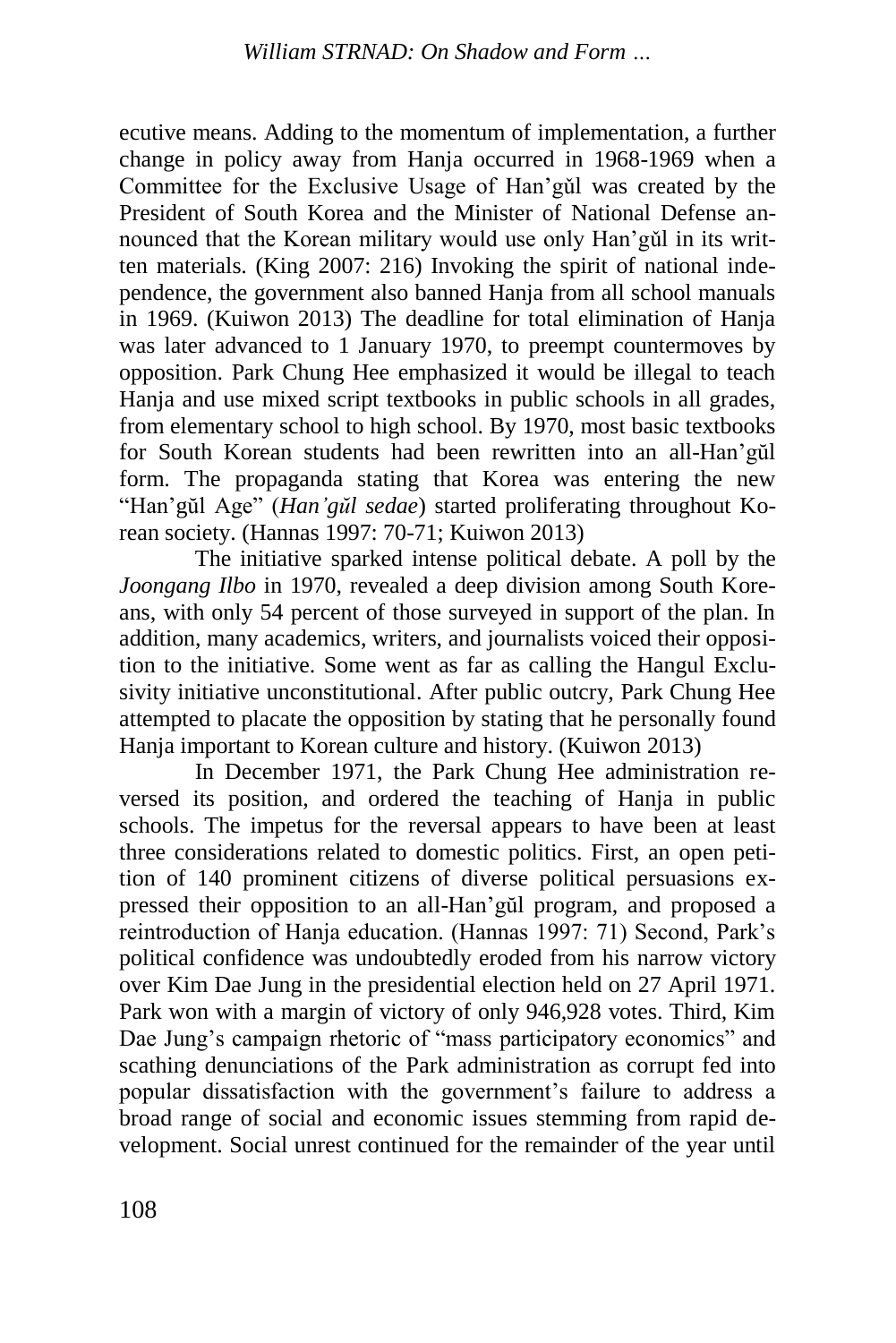Park Chung Hee declared a state of national emergency on 6 December 1971. (H. A. Kim 2004: 124-126; Kang 2005: 206-207)

In 1972, the government only permitted optional Hanja education in middle schools and high schools. It still maintained the ban on Hanja education in elementary schools and the prohibition on mixed script in textbooks other than Hanja textbooks. While many middle and high schools in Korea did restore Hanja education, there were plenty that did not. The South Korean government in 1972 published a new list of 1,800 basic Hanja for secondary school education, and then officially reintroduced Hanja into South Korean school textbooks in 1974. A politically sustainable stasis was struck in 1976 when the Ministry of Education agreed to keep Hanja education out of elementary schools and the 1,800 Hanja would be taught in special courses, rather that part of language and humanities instruction. (Hannas 1997: 71-72)

Clarity of meaning and ease of use was a controversy regarding the Han'gŭl exclusivity law, which as of 1970, provided for the eventual elimination of difficult Sino-Korean terms in government statutes. Supporters of Han'gŭl exclusivity argued that comprehensibility would be enhanced if "opaque Sino-Korean words" were replaced by pure Korean terminologies. Park Chung Hee himself criticized this argument, denouncing the wholesale conversion to pure Korean words as "too unrealistic", and questioned the notion of using "overly contrived pure Korean coinages for perfectly natural, wellestablished Sino-Korean words". (Park 1989: 130 and 137, cited in Lovmo 1999) In August 1977, the Ministry of Education once again noted that because of ambiguity from Han'gŭl-only in high-level vocabulary, publishers were required to use English language glossaries for such all-Han'gŭl terminologies. (Hannas 1997: 72-73)

The result of Park Chung Hee's attempt to establish Han'gŭl exclusivity was that Koreans who attended school during this time and a large percentage of the subsequent generations were never formally taught Hanja. In the following decades, the percentage of Hanja use in Korean writing plummeted. The authoritarian regime of Chun Doo Hwan maintained fragments of Park Chung Hee's Han'gŭl exclusivity policy, such as discouraging the reading of Confucian classics viewing them as subversive anti-authoritarian material. A 1956 survey of South Korean adults revealed that a majority read a pure Han'gŭl text slower and with more difficulties than a mixed-script text. By 1977,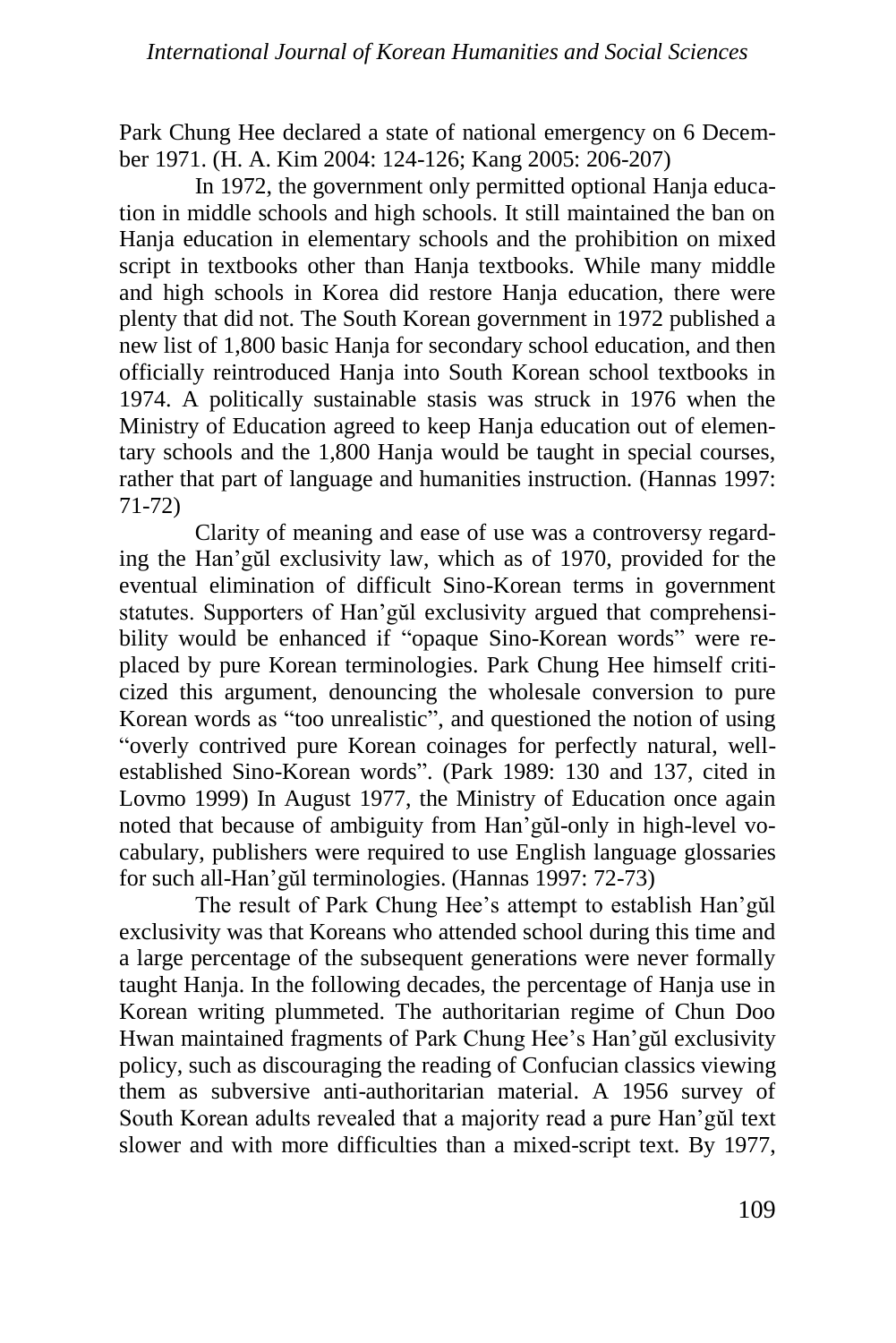that had changed dramatically, with a reported 80 percent of surveyed adults able to read pure Han'gŭl text with greater facility than mixedscript texts. (Taylor and Taylor 1983: 90; Kuiwon 2013)

Over the last two decades, scholarly discourse has proliferated regarding two byproducts of globalization: integration and fragmentation. Global incursion into the national space of a nation, that is, a bounded community, is asserted be accompanied by a rise in nationalism. (Sabanadze 2010) Anthony D. Smith observed that globalization, as with modernization, inevitably produces social and cultural disruption, and nation-states often react to upheaval by promoting ethnic and national solidarity. (Smith 1995, cited in Shin 2006: 214) In the case of South Korea, this was demonstrable in the paradigmatic changes related to globalization in the post-Cold War era (S. B. Kim et al. 2002: 7-8), and in the "script nationalism" in both Koreas, in which Han'gŭl (Chosŏn'gŭl) have increasingly been esteemed as a symbol of national purity and a defense against foreign influences resulting from modernization and globalization. (King 2007: 232-233)

Shin Gi-Wook has correlated globalization/modernization and the assertion of nationalism in the political behaviors of the administrations of Park Chung Hee, Kim Young Sam, and Kim Dae Jung. The relationship between Park's attempt at Han'gŭl exclusivity and his nationalist shift in 1966 which included the resurrection of nationalist symbols and figures, and his drive to national economic modernity, according to Shin, parallels Kim Young Sam's emphasis on the history of Korea's democratic heritage by promoting Korean heritage and culture, while pursuing a globalization (*segyehwa*) strategy. (Shin 2006: 214-216; J. K. C. Oh 1999: 135-136) In the 1990s, organizations such as the Research Institute for Education in the Korean Language and Writing spearheaded a drive to restore mixed-script, as exemplified by such books as *Research on the Orthography of the National Language*. (Taylor and Taylor, 2014: 177) Books the In 1993, for the first time in 30 years all public schools in all grades in South Korea were allowed to teach Hanja. (Kuiwon 2013) Interest in Hanja among South Koreans in the 1990s expanded because of the potential for economic opportunities with China and Japan. (S. H. Park 1994: 34); however, Taylor and Taylor (2014: 177) suggest that the trend, was in part, prompted by complaints of older readers to restore the use of Hanja in daily South Korean newspapers.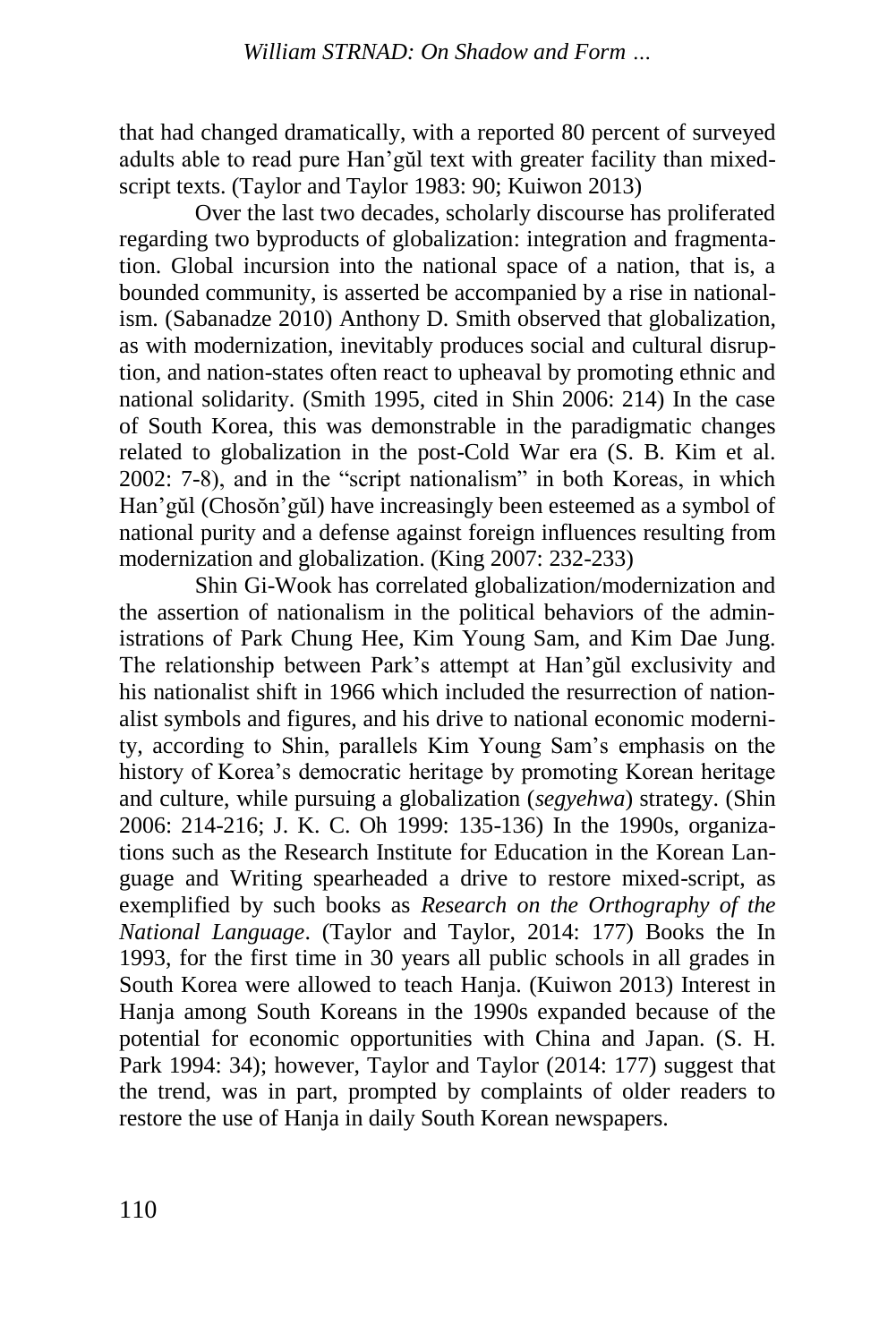#### *International Journal of Korean Humanities and Social Sciences*

Kim Dae Jung pursued reinvigoration of Hanja more than all post-authoritarian presidents, and made many attempts at reversing Han'gŭl exclusivity policies. In 1999, one year after his election, he announced his intentions to reintroduce Hanja in public documents and in education. This was met with great resistance. (Song 2005: 167) The government's announcement of plans to reintroduce Hanja-Han'gŭl parallel use was immediately the object of widespread protests by the forces of the proponents of Hangul exclusivity. (J. H. Lee 1999) Typically, the criticisms included concerns over the academic burden on students at the cost of other subjects, and called the reintroduction of Hanja was an "affront to national sovereignty" and a "regressive" act. During the Kim Dae Jung presidency, Hanja in a smaller font size was placed below Han'gŭl, on road signs, bus stops, and on subway signs. In education, Classical Chinese was re-introduced as a one year elective in public high schools in 1999 and Hanja Proficiency Test (*Hanja'nŭngnyŏkgŏmsasihŏm*) results above a certain ranking were admitted as a publicly recognized qualification (*Kukka'gong'injagyŏk*) in 2001. (Song 2005: 167; Kuiwon 2013)

#### 4. Conclusion

The staying power of the bifurcated narrative related to Hanja and Han'gŭl (Chosŏn'gŭl), still prominent in both Koreas, remains strong. In North Korea, despite Chosŏn'gŭl exclusivity in the media and the extolling of the script as being a superior writing script, early in the reign of the new North Korean leader, Kim Jong Un, the North Korean government reported that the new leader had composed a Classical Chinese poem at the age of three. The importance of Hanja was reiterated in a North Korean Hanja textbook published in 2013, in which Kim Jong Un explains to students that Hanja education is not only necessary to improve Korean language vocabulary, or to be used in trade with neighboring countries, but is to be mastered as a vehicle to bring about "revolution in South Korea". Evidently, the symbolic power of mastery of Hanja is still potent for some North Koreans. Yet, despite official support of Hanja learning, there appears to be a lack of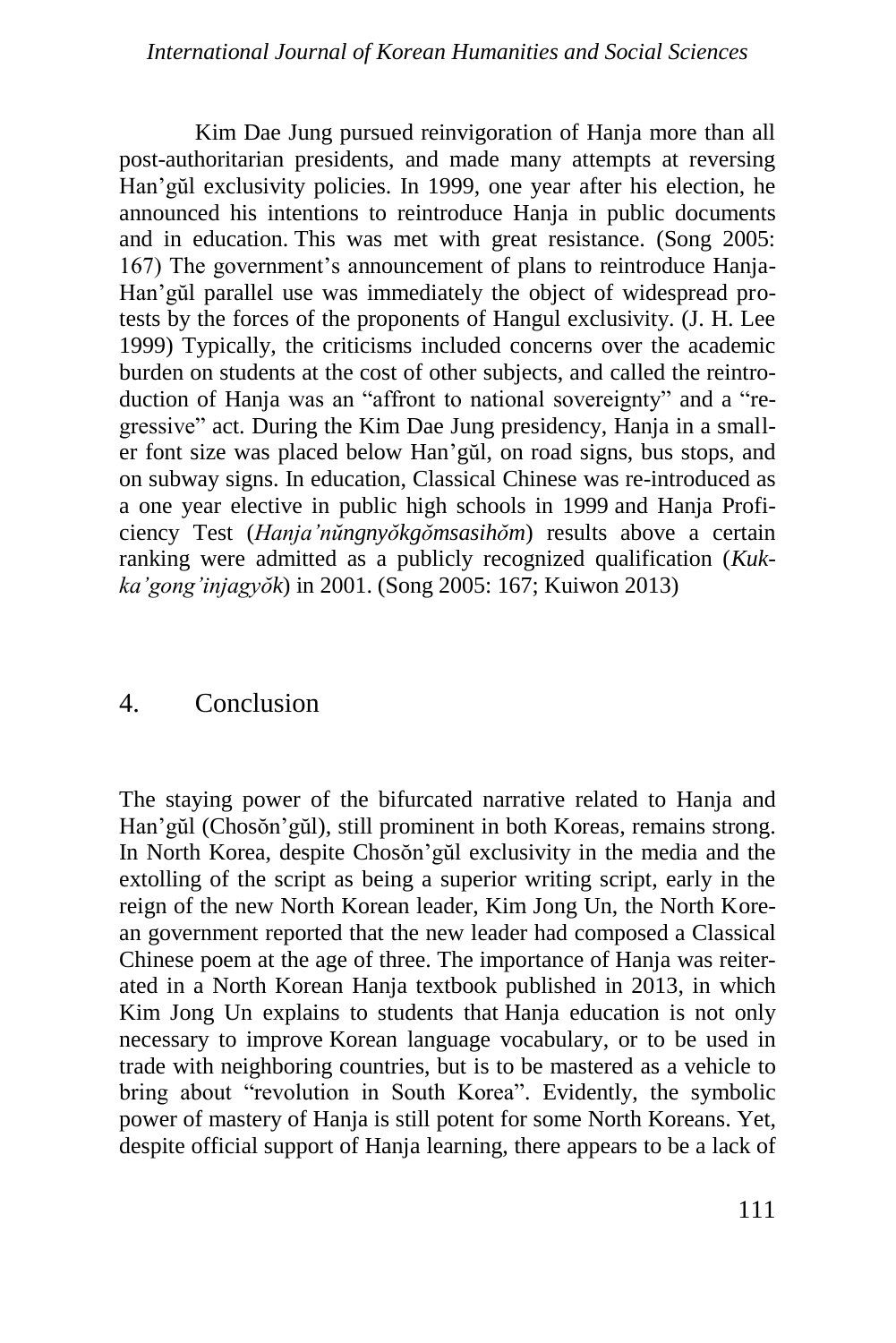uniformity in Hanja education in the North. Most recent North Korean refugees, who are often from the lower classes, have never been exposed to the script. Anecdotal evidence from North Korean defectors who have had Hanja education strongly suggests a rudimentary retention of Hanja. (Kuiwon 2014)

Korean nationalism's digraphic conflict is a lively topic in the South. In 2013, for the first time since Park Chung Hee's Han'gŭl exclusivity program, all public elementary schools in Seoul were permitted to teach Hanja causing contentious debate. (Cho 2013) The results of a 2014 Gallup poll on attitudes related to Hanja was revealing. Pollsters asked was whether Hanja was "Korean" or "foreign." The results were as follows: 47 percent responded Hanja was "foreign"; 48 percent answered it was "Korean"; and 7 percent were undecided or did not answer. This was statistically the same as the answers from a 2002 poll. (*Han'guk sayong-e daehan insik chosa – 2002/2014nyŏn pigyo*) The results of the two polls underscores the relationship between script and identity and the continuing Korean digraphic conflict between Hanja and Han'gŭl. (Haarmann 1993: 144)

A 2014 government study on the issue of Hanja instruction in South Korea recommended no expansion past the current 1,800 Hanja limit through high school. The document states:

> "The flood of nationalism, which had aimed to nurture the 'people' to be loyal through some limited language education, drove Chinese character into being considered not only a vestige of Japanese imperialism, but also as an outdated, insignificant relic". (W. J. Kim 2014: 7-9)

The study recommends that the educational energies of students might be better spent "growing the right personality" and cultivating "reasonable values", which would, according to the study, better accommodate "curriculum to the modern demands of education". (W. J. Kim 2014: 7) The study's conclusions may reflect an attempt by the Park Geun Hye administration to strike a medial position between a divided electorate. Curiously, the argument of focusing education on cardinal moral values seems a feint reflection of Chu Si-gyŏng's arguments in the late nineteenth century; perhaps a testimony to the vitality of Korean nationalism's conflicted embrace of the Hanja-Han'gŭl binary.

A survey of the policies of both Koreas over half a century related to the use and instruction of Hanja and Han'gŭl (Chosŏn'gŭl) indicate that both scripts can serve the instrumental function of repre-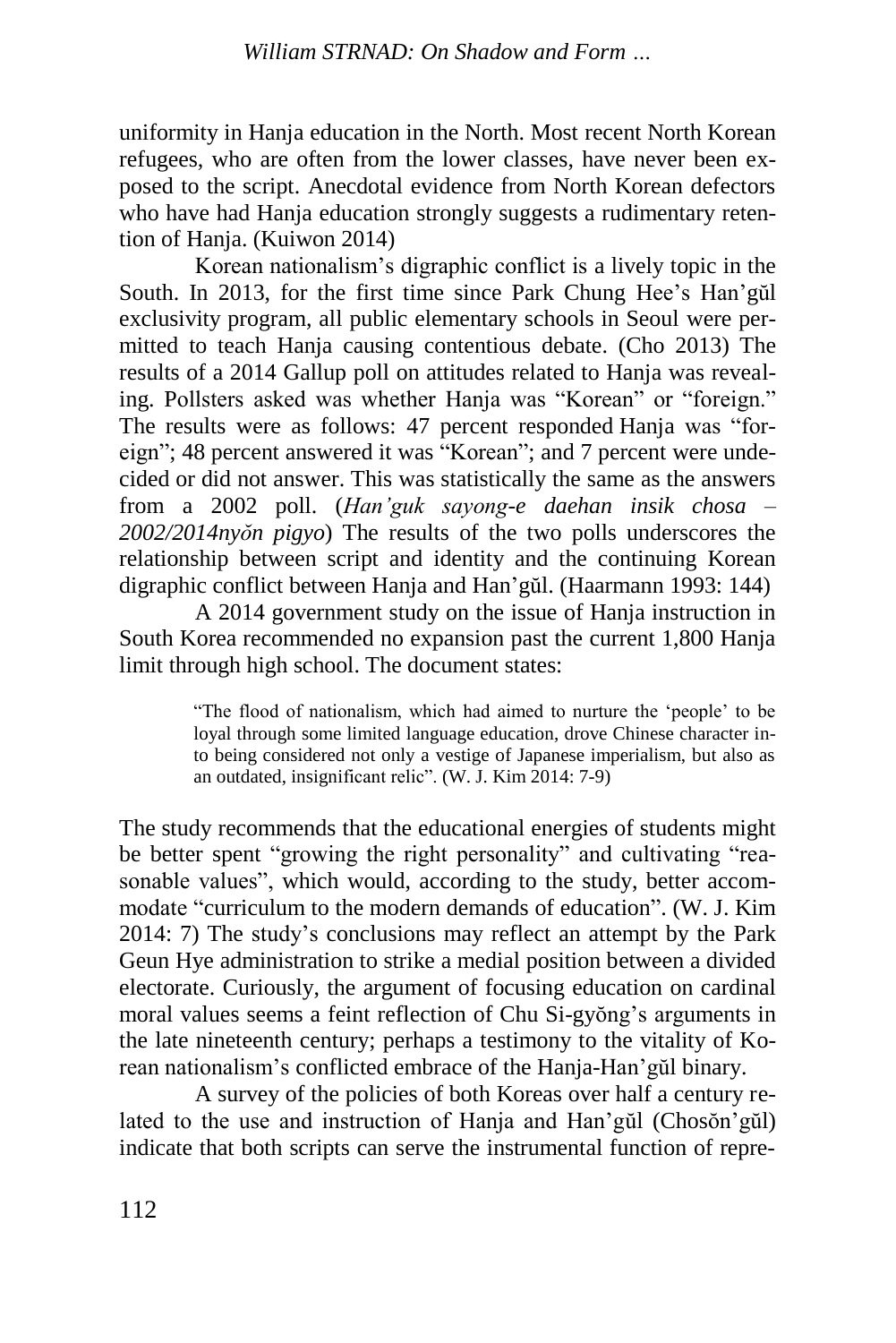senting the virtues and identity of the Korean nation, but not with graceful synchronicity. Korea's digraphic conflict will likely continue to be intractable in the shadow of nationalism's formation related to script. Expressing the views of the author of this article is a paraphrasing Chen Ming-Jer: this will not transcend paradox while lost from the Middle Way. (Chen 2002: 183-184)

A daunting ritual in composing an article is deriving an appropriate title. The intellectual trajectory of this "thought piece" seemed reasonably straightforward, at first. However, as the layers of the subject were unfolded, the initial title, though having topical sufficiency, was wanting, perhaps in need of metaphor to capture something of the "soul of the article." The author searched Korean language poetry, both traditional and modern, looking for paradox. At last, contained in the below cited poem was something useful.

# 八月十五夜 (팔월십오야) (추석날밤)

The Night of the 15th Day of the Eighth Month (Ch'usŏk Night) 李荇 (이행) (1478-1534) Yi Haeng (1478-1534)

# 平生交舊盡凋零 (평생교구진조령)

The friends that I have made in life are all dead;

白髮相看影與形 (백발상간영여형)

My shadow and form, with earlocks white, take each other in.

# 正是高樓明月夜 (정시고루명월야)

Atop a high loftbuilding, the moon is bright tonight,

# 笛聲凄斷不堪聽 (적성처단불감청)

And I cannot bear the cold sound of the flute.

Yi Haeng, a civil official working in Kyŏngsang Province, wrote this poem on Ch'usŏk night in the year 1520. In the poem, the speaker's melancholy is clearly pronounced. It has been speculated that Yi was considering lost "friends", some of whom were victims of literary purges in 1504 and 1519. In the second line, the poet uses a common poetic expression "shadow and form" (*yŏng yŏ hyŏng*), also translated as "shadow and body". The poet is lamenting those he has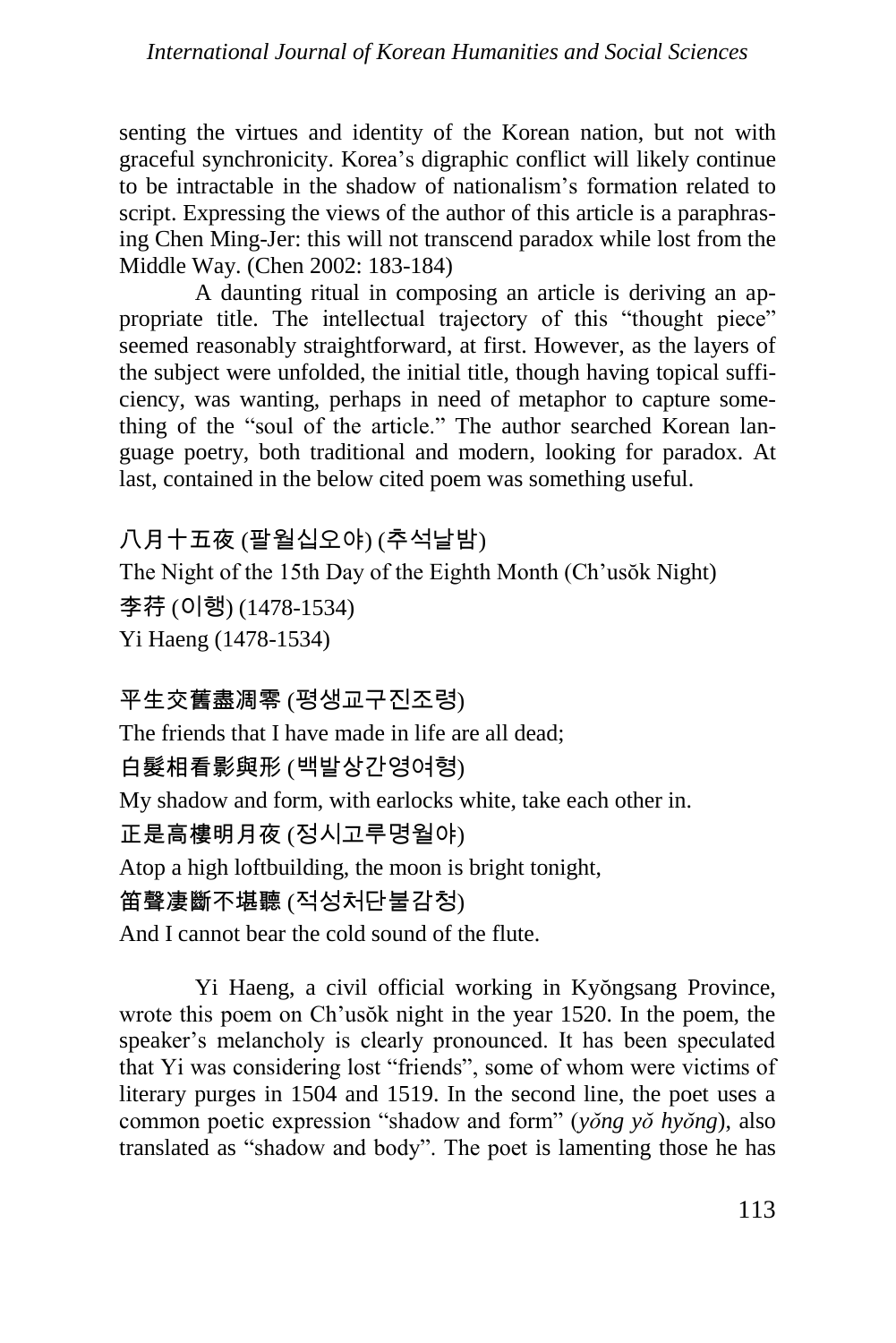lost, and that his only company are his own shadow and body, gazing at one another in the moonlight. Min Pyong-su's analysis and Michael J. Miller's translation (Min, 1999: 108-110) brought forth an explanatory metaphor, part of which was used for the title, along with Harald Haarmann's use of the phrase "digraphic conflict". (1993: 144) The speaker in the poem projects his internal landscape onto the world around him. It seems that more than through linear thinking, the intersections between Korean nationalism and the Hanja-Han'gŭl binary are better expressed in the language of this poem; the poem renders in words the ethereal confluence of thought and identities that have travelled on the arcing light of the dead, across memory, and across time.

### 5. References

- Anderson, Paul S. 1948. Korean Language Reform. *Modern Language Journal*, Vol. 32, 508-511.
- Armstrong, Charles K. 2003. *The North Korean Revolution, 1945- 1950*. Ithaca, NY: Cornell University Press.
- Bloom, William. 1993. *Personal Identity, National Identity, and International Relations*. Cambridge: Cambridge University Press.
- Bolger, Daniel P. 1991. *Scenes from an Unfinished War: Low-Intensity Conflict-Korea, 1966-1969*. Leavenworth Paper, No. 19. Fort Leavenworth, KS: U. S. Army Command and General Staff College.
- Caprio, Mark E. and Yu Jia. 2009. Legacies of Empire and Occupation: The Making of the Korean Diaspora in Japan. *The Asia-Pacific Journal*, Vol. 37-3-09, September 14. http://japanfocus.org/-yu-jia/3221/article.html (accessed on 20 September 2015).
- Chen, Ming-Jer. 2002. Transcending Paradox: The Chinese Middle Way "Perspective". *Asia Pacific Journal of Management*, Vol. 19, Issue 2/3, August, 179-199. [http://dx.doi.org/10.1023/A:](http://dx.doi.org/10.1023/A:1022024730957) [1022024730957](http://dx.doi.org/10.1023/A:1022024730957) (accessed 30 September 2015).
- Cho, Chung-un. 2013. Hangeul advocates oppose Hanja classes. *Korea Herald, (English Edition)*, 3 July 2013. http:// [www.koreaherald.](http://www.koreaherald/)com/view.php?ud=20130703000818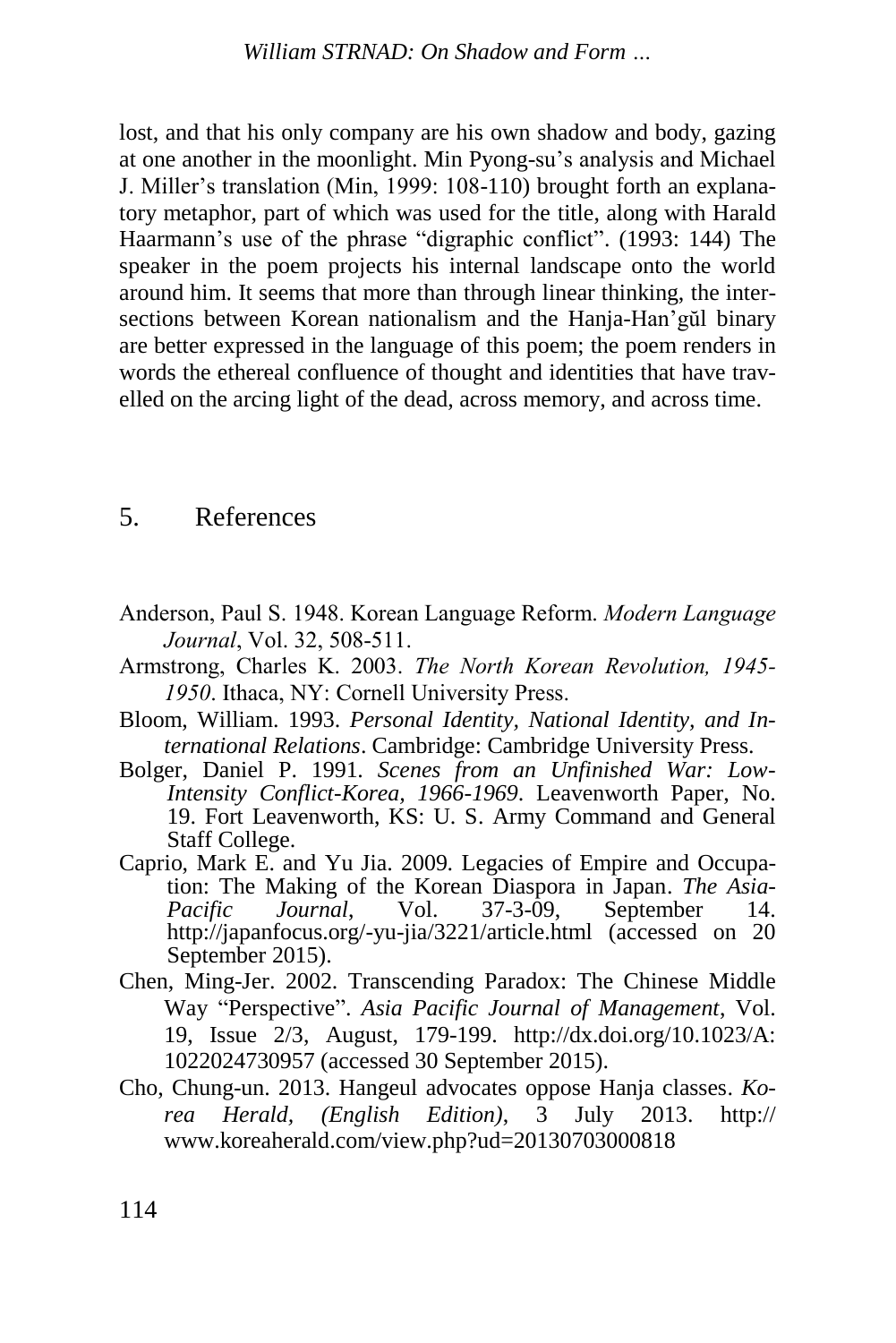(accessed on 2 September 2015).

- Cumings, Bruce 1981. *The Origins of the Korean War: Liberation and the Emergence of Separate Regimes, 1945-1947*. Princeton, NJ: Princeton University Press.
- Eckert, Carter, J., Ki-baek Lee, Young Ick Lew, Michael Robinson, and Edward W. Wagner. 1990. *Korea, Old and New: A History*. Seoul: Ilchokak Publishers.
- Gills, Barry K. 1996. *Korea versus Korea: A Case of Contested Legitimacy*. London and New York: Routledge.
- Haarmann, Harald. 1993. The Emergence of Korean Script as a Symbol of Korean National Identity. In: *The Earliest Stage of Language Planning: The "First Congress" Phenomenon*. Ed. Joshua A. Fishman. 143-158. Berlin: Mouton de Gruyter.
- Haas, Ernst B. 1997. *Nationalism, Liberalism, and Progress: The Rise and Decline of Nationalism*. Ithaca, NY: Cornell University Press.
- *Han'guk sayong-e daehan insik chosa – 2002/2014nyŏn pigyo* [Survey on attitudes related to the use of hanja – A comparison of the years 2002 and 2014] (2014). Seoul: Korea Gallup. [http://www.gallup.co.kr/gallupdb/reportContent.](http://www.gallup.co.kr/gallupdb/reportContent)asp?seqNo=583 (accessed on 15 September 2015).
- *Han'gŭl chŏnyong-e kwanhan pŏmnyul chejŏng* (Enactment of the law concerning han'gŭl exclusivity] (1948). National Archives of Korea. Seoul: Government of the Republic of Korea. <http://theme.archives.go.kr/next/hangeulPolicy/practice.do> (accessed on 15 September 2015).
- *Han'gŭl chŏnyong silch'ŏn'yogang sihaeng 1958nyŏn* [Implementation of the han'gŭl exclusivity policy] (1958). National Archives of Korea. Seoul: Government of the Republic of Korea. <http://theme.archives.go.kr/next/hangeulPolicy/practice.do> (accessed on 15 September 2015)
- Hannas, William C. 1991. Korean Views on Writing Reform. In: *[Schriftfestschrift: Essays in Honor of John DeFrancis on His](http://www.sino-platonic.org/complete/spp027_john_defrancis.pdf)  [Eightieth Birthday](http://www.sino-platonic.org/complete/spp027_john_defrancis.pdf)*. Sino-Platonic Papers #27. Ed. Victor H. [Mair.](http://en.wikipedia.org/wiki/Victor_H._Mair)  85-94. Philadelphia: University of Pennsylvania.
- Hannas, William C. 1997. *Asia's Orthographic Dilemma*. Honolulu: University of Hawai'i Press.
- Hatori, Reiko. 1991. *Pukhan-ŭi hanja kyoyuksa* [The history of Hanja education in North Korea]. *Pukhan-ŭi Chosŏn'ŏ yŏn'gusa, 1945-*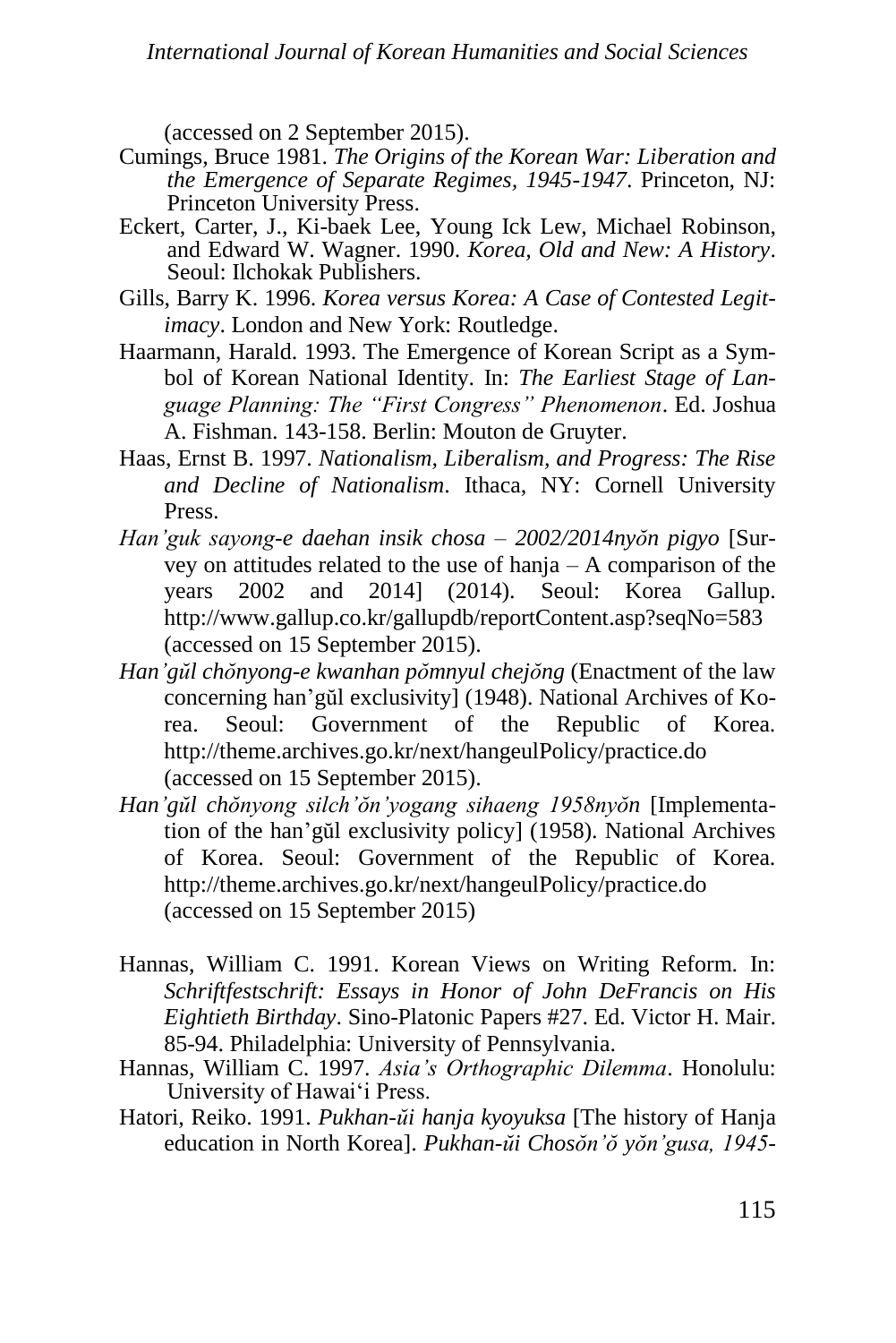*William STRNAD: On Shadow and Form …*

*1990* [The history of Korean language research in North Korea, 1945-1990], Vol. 2. Ed. Min-su Kim. 266-290. Seoul: Nokjin.

- Henderson, Gregory. 1968. *Korea: Politics of the Vortex*. Cambridge, MA and London: Harvard University Press.
- Hobsbawm, Eric. 1996. Language, Culture, and National Identity. *Social Research*, Vol. 63, No. 4, Winter 1996, 1065-1080.
- Hong, Yong-Pyo 1999. *State Security and Regime Security: President Syngman Rhee and the Insecurity Dilemma in South Korea, 1953-60*. New York: Palgrave Macmillan.
- Horowitz, Shale, Uk Heo, and Alexander C. Tan (2007). Democratization and National Identity in the China-Taiwan and Korean Conflicts. In: *Identity and Change in East Asia Conflicts*. Eds. Shale Horowitz, Uk Heo, and Alexander C. Tan. 1-26. New York: Palgrave Macmillan.
- Janasiak, Christoph Jan. 2012. *Wczesna prasa – modernizacja pisma i języka* [The modern Korean press – modernization of writing and language]. Warsaw: Linguistica Asiatica Orientalia.
- Jenkins, Richard. 1997. *Rethinking Ethnicity: Arguments and Explorations*. Thousand Oaks, CA: Sage Publications.
- Jepperson, Ronald J., Alexander Wendt, and Peter J. Katzenstein. 1996. Norms, Identity, and Culture in National Security. In: *The Culture of National Security: Norms and Identity in World Politics*. Ed. Peter J. Katzenstein. 33-75. New York: Columbia University Press.
- Kang, Man-gil 2005. *A History of Contemporary Korea*. Trans. John B. Duncan. Folkestone, Kent: Global Oriental Ltd.
- Kim, Chin-wu 1978. Linguistics and Language Policies in North Korea. *Korean Studies*, Vol. 2, 158-175. Honolulu: Faculty Center for Korean Studies, University of Hawai'i.
- Kim, Hyung-A. 2004. *Korea's Development under Park Chung Hee: Rapid Industrialization, 1961-79*. London and New York: Routledge.
- Kim, Jai-Hyup. 1978. *The Garrison State in Pre-War Japan and Post-War Korea: A Comparative Analysis of Military Politics*. Washington, D.C.: University Press of America.
- Kim, Jeong Kang. 2006. Hanja pyegi'nŭn taegwao...kukhan honyongŭro 'dong asiasŏng' sallyŏnaeja [Disposing of Hanja is a big mistake...Let's revive 'East Asian characters' through mixed-script]. *Sindonga*, No. 561, 526-539. [http://shindonga.donga.c](http://shindonga.donga./)om/docs/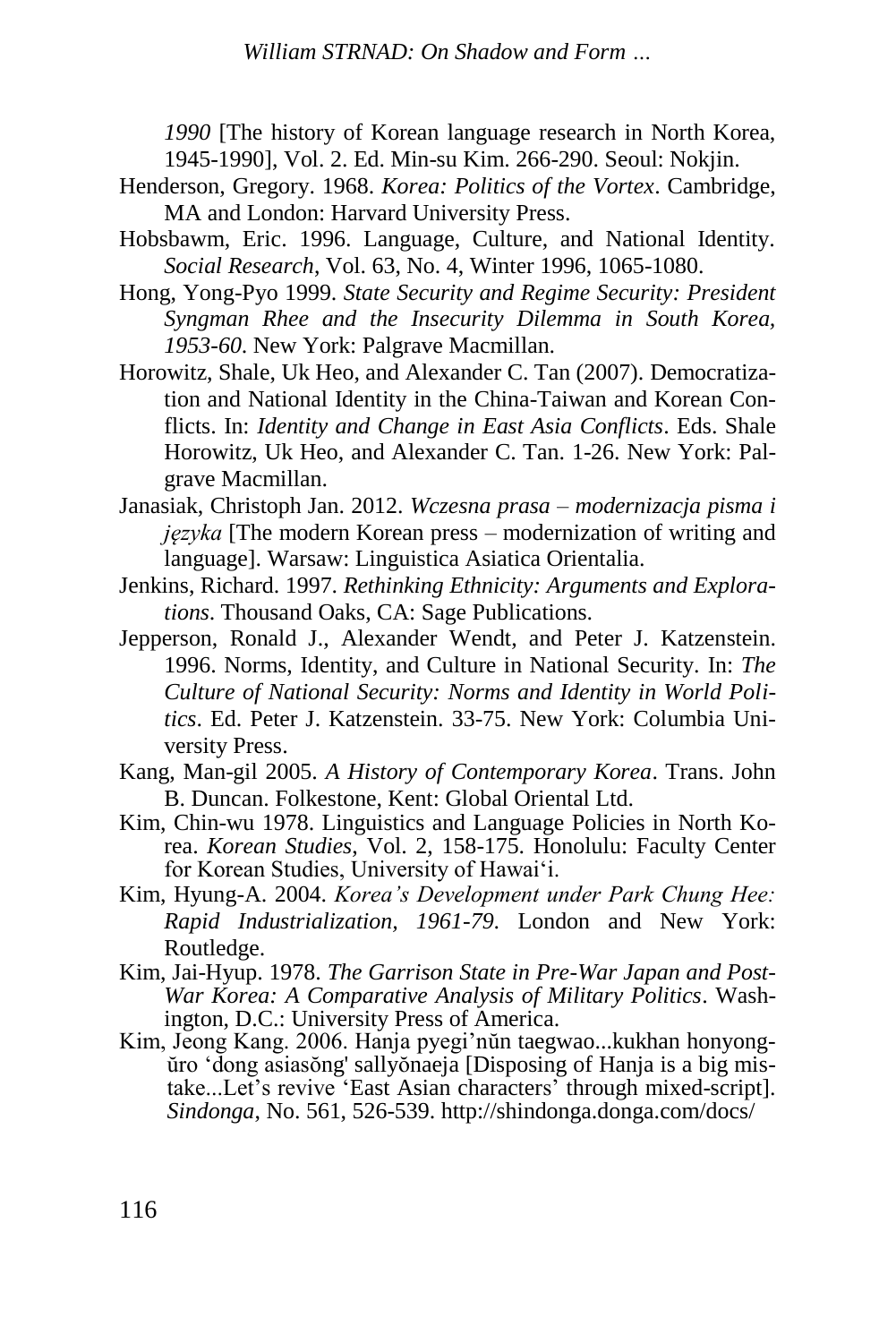/magazine/shin/2006/06/12/200606120500049/20060612050004 96.html (accessed on 27 May 2015).

- Kim, Joungwon. 1975. *Divided Korea: The Politics of Development, 1945-1972*. Elizabeth, NJ and Seoul: Hollym International Corp.
- Kim, Kwang-ok. 1996. The Reproduction of Confucian Culture in Contemporary Korea: An Anthropological Study. In: *Confucian Traditions in East Asian Modernity: Moral Education and Economic Culture in Japan and the Four Mini-Dragons*. Ed. Weiming Tu. 202-227. Cambridge, MA and London: Harvard University Press.
- Kim, Min-su. 1973. *Kuk'ŏ chŏngch'aekron* [Discussing national language policy]. Seoul: Koryŏdaehakyo ch'ulp'anbu.
- Kim, Min-su. 1999. Pukhan-ŭi hanja kyoyuk [North Korea's hanja education]. [http://www.korean.go.kr/nkview/nklife/1999 2/ 95.](http://www.korean.go.kr/nkview/nklife/1999%202/%2095) html (accessed on 12 June 2015).
- Kim, Samuel S. 2004. Northeast Asia in the Local-Regional-Global Nexus: Multiple Challenges and Contending Explanations. In: *The International Relations of Northeast Asia*. Ed. Samuel S. Kim. 3-64. Lanham, MD: Rowman & Littlefield Publishers.
- Kim, Sang-bae, Chin-yŏng Kim, and Chi-yŏn Kim. 2002. *Segyehwasidae-ŭi ŏn'ŏminjokjuŭi-wa chŏngbohwajŏllyak* [The era of globalization, language nationalism and informatization strategies], Kwach'ŏn-si: Chŏngbot'ongsin chŏngch'aek yŏn'guwŏn.
- Kim, Woo-jeong. 2014. *Hanjagyoyuk-ŭi hyŏnan-gwa kwaje – sŏng'gyŏk, mokp'yo, iron-ŭi kyŏmhae* [Pending issues and problems in relations to Chinese character education – discussing features, goals and theories of education].  $35<sup>th</sup>$  Edition. Seoul: Han'gukhanja-hanmun mun'gyoyukhakhoe.
- Kim, Young Jak. 2011. Park Chung Hee's Governing Ideas: Impact on National Consciousness and Identity. *Reassessing the Park Chung Hee Era, 1961-1979: Development, Political Thought, Democracy & Cultural Influence*. Eds. Hyung-A Kim and Clark W. Sorensen. 95-106. Seattle: University of Washington Press.
- Kim, Yunjong. 2015. *The Failure of Socialism in South Korea: 1945- 2007*. Abingdon, Oxon and New York: Routledge.
- King, Ross. 2007. Chapter 10. North and South Koreas. In: *Language and National Identity in Asia*. Ed. Andrew Simpson. 200-234. Oxford: Oxford University Press. [http://www.academia.](http://www.academia/)edu/ /3358623/Language\_and\_national\_identity in the Koreas (accessed on 28 May 2015).
- Kuiwon Blog. 2013. On Hangul Supremacy and Exclusivity Hangul Under the Dictators.<https://kuiwon.wordpress.com/> 2013/10/10/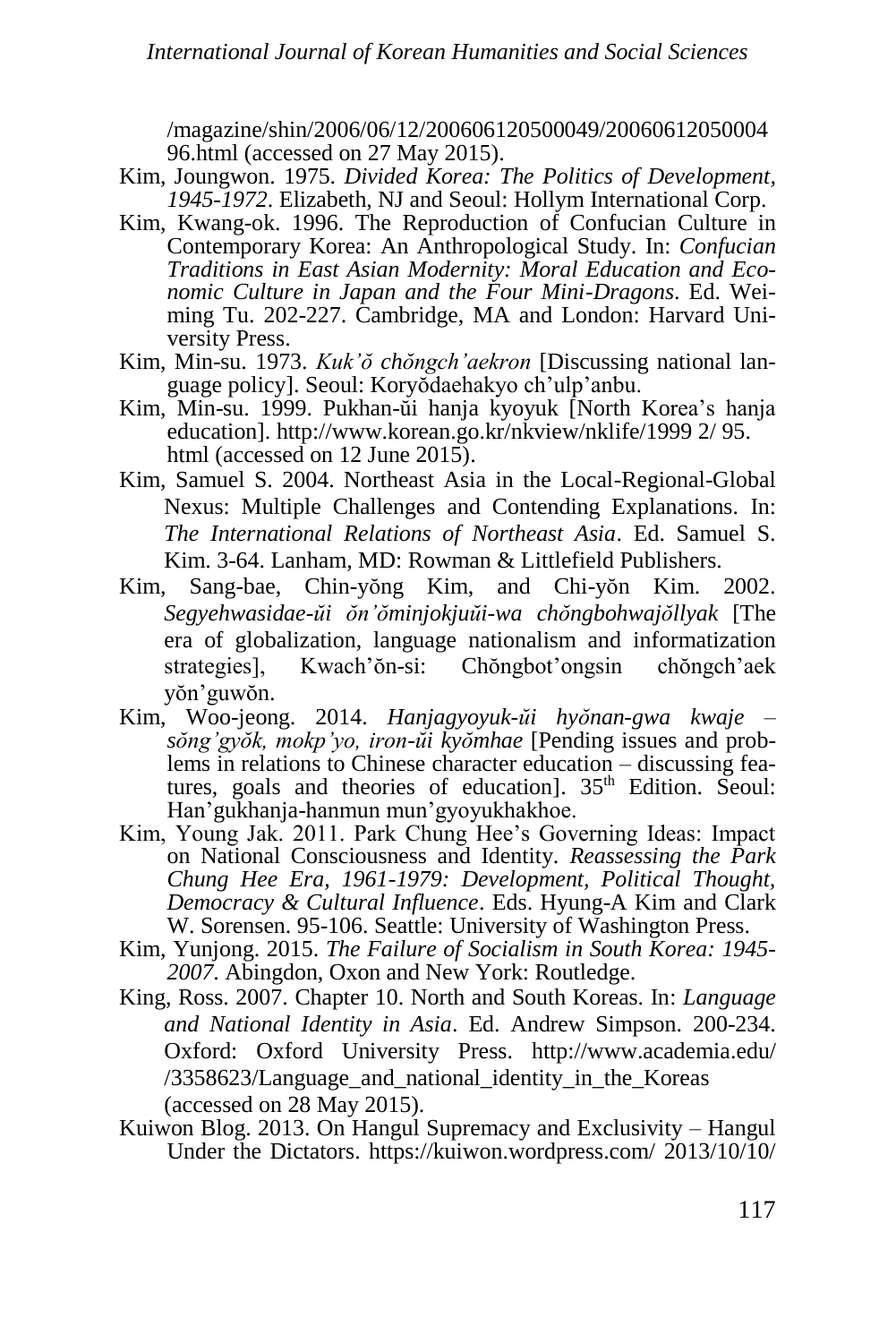on-hangul-supremacy-and-exclusivity-hangul-under-thedictators/ (accessed on 15 May 2015).

- Kuiwon Blog. 2014. A Look into Hanja Education in North Korea. [https://kuiwon.wordpress.com/2014/12/28/a-look-into-hanja](https://kuiwon.wordpress.com/2014/12/28/a-look-into-hanja-education-in-north-korea/)[education-in-north-korea/](https://kuiwon.wordpress.com/2014/12/28/a-look-into-hanja-education-in-north-korea/) (accessed on 15 May 2015).
- Kumatani, Akiyasu. 1990. Language Policies of North Korea. *International Journal of the Sociology of Language*, Vol. 82, 88-107. <http://kuir.jm.kansai-u.ac.jp/dspace/handle/10112/6959> (accessed on 24 May 2015).
- Lankov, Andrei N. 2002. *From Stalin to Kim Il Sung: The Formation of North Korea, 1945-1960*. London: C. Hurst & Co. (Publishers) Ltd.
- Lee, Hi-seung. 1973. Recollections of the Korean Language Society Incident. In: *Listening to Korea*. Ed. Marshall Pihl. 19-42. New York: Praeger.
- Lee, Iksop and S. Robert Ramsey. 2000. *The Korean Language*. Albany, NY: State University of New York Press.
- Lee, Jun-ho. 1999. Controversy Over Co-use Of Hanja Growing. *Chosun Ilbo (English Edition)*, 2 October 1999. [http://english.](http://english/) chosun.com/site/data/html\_dir/1999/02/10/1999021061505.html (accessed on 3 September 2015) .
- Lovmo, Mark S. 1999. Language Purism in Korea. [http://dokdo](http://dokdo-research.com/%20gallery15.html)[research.com/ gallery15.html](http://dokdo-research.com/%20gallery15.html) (accessed on 20 May 2015).
- McCormack, Gavin. 2011. The Park Chung Hee Era and the Genesis of Trans-Border Civil Society. *Reassessing the Park Chung Hee Era, 1961-1979: Development, Political Thought, Democracy & Cultural Influence*. Eds. Hyung-A Kim and Clark W. Sorensen. 187-204. Seattle: University of Washington Press.
- Min, Pyong-su. 1999. *Korean Poetry in Classical Chinese: Encounters between Man and Nature*. Trans. Michael J. Miller. Seoul: Somyong Publishing.
- Moon, Chung-in and Byung-joon Jun. 2011. *Modernization Strategy: Ideas and Influences*. In: *The Park Chung Hee Era: The Transformation of South Korea*. Eds. Byung-Kook Kim and Ezra F. Vogel. 115-139. Cambridge, MA and London: Harvard University Press.
- Nahm, Andrew C. 1996. *Korea: Tradition and Transformation – A History of the Korean People*. Elizabeth, NJ and Seoul: Hollym International Corp.
- Oh, Bonnie B. C. 2002. Introduction: The Setting. In: *Korea Under the American Military Government, 1945-1948*. Ed. Bonnie B. C. Oh. 1-12. Westport, CT: Praeger Publishers.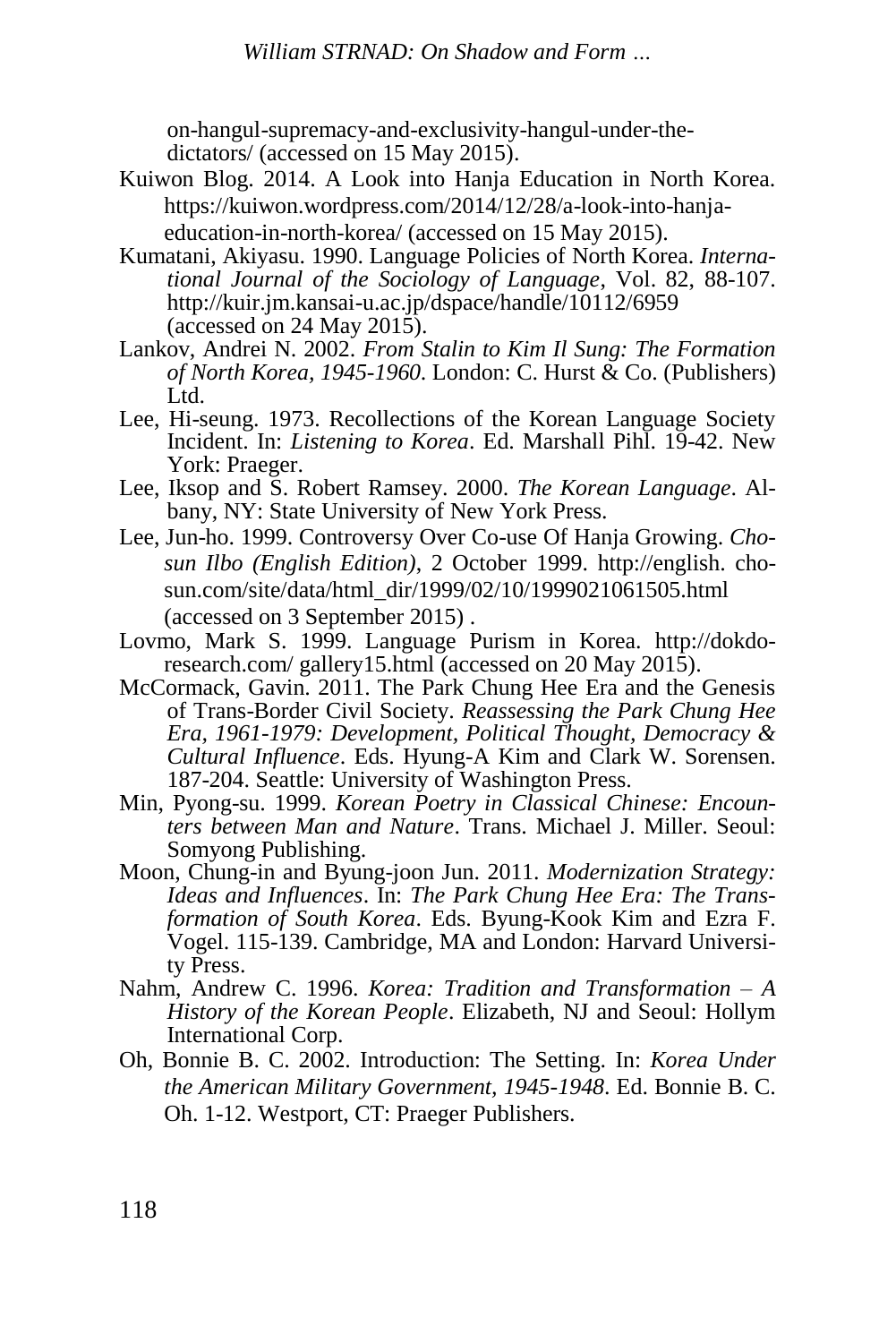- Oh, John Kie-chiang. 1999. *Korean Politics: The Quest for Democratization and Economic Development*. Ithaca, NY: Cornell University Press.
- Pak, Chi-Young. 1980. *Political Opposition in Korea, 1945-1960*. Seoul: Seoul National University Press.
- *Park Chung Hee chŏng'gwŏn-ŭi hangŭl sich'aek yŏnp'yo* [A chronology of the hangŭl measures of the Park Chung Hee regime] 2005. Seoul: Han'gŭl hakhoe.
- Park, Nahm-Sheik. 1989. Language Purism in Korea Today. In: *The Politics of Language Purism*. Eds. Bjӧrn H. Jernudd and Michael J. Shapiro. 113-140. Berlin: Mouton de Gruyter.
- Park, Seong-ho. 1994. Korea Opts for Chinese Characters. *New Straits Times*, 30 May 1994, 34.
- Peattie, Mark. 1984. Japanese Attitudes Toward Colonialism, 1895- 1945. In: *The Japanese Colonial Empire, 1895-1945*. Eds. Ramon Myers and Mark Peattie. 80-127. Princeton, NJ: Princeton University Press.
- Popov, Vladimir N. 1958. Razvitie narodnogo obrazovaniia v severnoi koree, 1945-1956 [The development of public education in North Korea, 1945-1956]. In: *Koreia: Istoriia i ekonomika* [Korea: History and economics]. Ed. Igor S. Kazakevich. 188-207. Moscow: Izdatel'stvo Vostochnoi Literatury.
- Robinson, Michael E. 1988. *Cultural Nationalism in Colonial Korea, 1920-1925*. Seattle: University of Washington Press.
- Robinson, Michael E. 2007. *Korea's Twentieth-Century Odyssey: A Short History*. Honolulu: University of Hawai'i Press.
- Sabanadze, Natalia. 2010. Chapter 2. Nationalism Resurgent: Central Paradox of the Global Era. In: *Globalization and Nationalism: The Cases of Georgia and the Basque Country*. 15-34. Budapest: Central European University Press. [http://books.openedition.org/](http://books.openedition.org/%20ceup/)  [ceup/5](http://books.openedition.org/%20ceup/)71 (accessed on 18 September 2015).
- Scalapino, Robert A. and Chong-Sik Lee. 1972. *Communism in Korea: The Movement*. Vol. 1. Berkeley, CA: University of California Press.
- Seth, Michael J. 2002. *Education Fever: Society, Politics, and the Pursuit of Schooling in South Korea*. Honolulu: University of Hawai'i Press.
- Shin, Gi-Wook. 2006. *Ethnic Nationalism in Korea: Genealogy, Politics and Legacy*. Stanford, CA: Stanford University Press.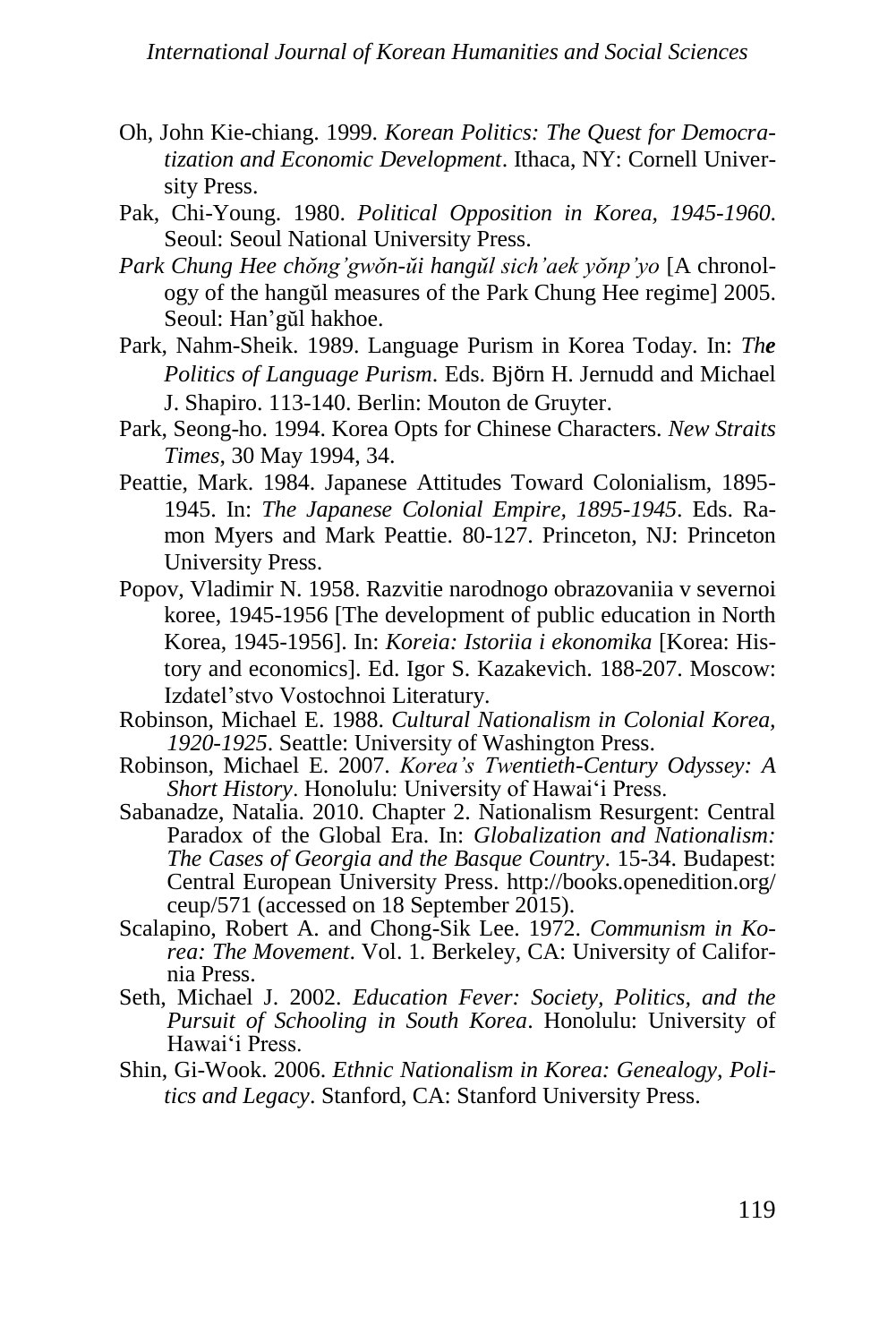- Shipper, Apichai W. 2010. Nationalisms of and Against *Zainichi* Koreans. *Asian Politics & Policy*, Vol. 1, No. 2, January/March, 55- 75.
- Smith, Anthony D. 1995. *Nations and Nationalism in a Global Era*. Cambridge: Polity Press.
- Sohn, Ho-min. 1991. Language Policies and Language Divergence in the Two Koreas. In: *[Schriftfestschrift: Essays in Honor of John](http://www.sino-platonic.org/complete/spp027_john_defrancis.pdf)  [DeFrancis on His Eightieth Birthday](http://www.sino-platonic.org/complete/spp027_john_defrancis.pdf)*. Sino-Platonic Papers #27. Ed. Victor H. [Mair. 9](http://en.wikipedia.org/wiki/Victor_H._Mair)5-102. Philadelphia: University of Pennsylvania.
- Sohn, Ho-min. 1999. *The Korean Language*. Cambridge and New York: Cambridge University Press.
- Song, Jae Jung. 1994. Language Policies in North and South Korea: Divergence and Convergence. *Language Quarterly*, Vol. 32, No. 1, Summer/Fall, 205-212.
- Song, Jae Jung. 2001. North and South Korea: Language Policies of Divergence and Convergence. In: *Language Planning and Language Policies: East Asian Perspectives*. Eds. Nanette Gottlieb, and Ping Chen. 129-158. Richmond, Surrey: Curzon Press.
- Song, Jae Jung. 2005. *The Korean Language: Structure, Use and Context*. Abingdon, Oxon and New York: Routledge.
- Song, Jae Jung. 2015. Language Policies in North and South Korea. In: *The Handbook of Korean Linguistics*. Eds. Lucien Brown and Jaehoon Yoon. 477-491. Chichester, West Sussex: John Wiley & Sons, Inc.
- Suh, Dae-Sook. 1967. *The Korean Communist Movement, 1918-1948*. Princeton, NJ: Princeton University Press.
- Suh, Dae-Sook. 1988. *Kim Il Sung: The North Korean Leader*. New York: Columbia University Press.
- Szalontai, Balázs. 2005. *Kim Il Sung in the Khrushchev Era: Soviet-DPRK Relations and the Roots of North Korean Despotism, 1953-1964*. Chicago: Stanford University Press.
- Taylor, Insup and M. Martin Taylor. 1983. *The Psychology of Reading*. New York: Academic Press, Inc.
- Taylor, Insup and M. Martin Taylor. 1995. *Writing and Literacy in Chinese, Korean and Japanese*. Amsterdam: John Benjamins.
- Taylor, Insup and M. Martin Taylor. 2014. Revised Edition. *Writing and Literacy in Chinese, Korean and Japanese*. Amsterdam: John Benjamins.
- Weathersby, Kathryn. 1993. Soviet Aims in Korea and the Origins of the Korean War, 1945-1950: New Evidence from Russian Archives. Working Paper No. 8, Cold War International History